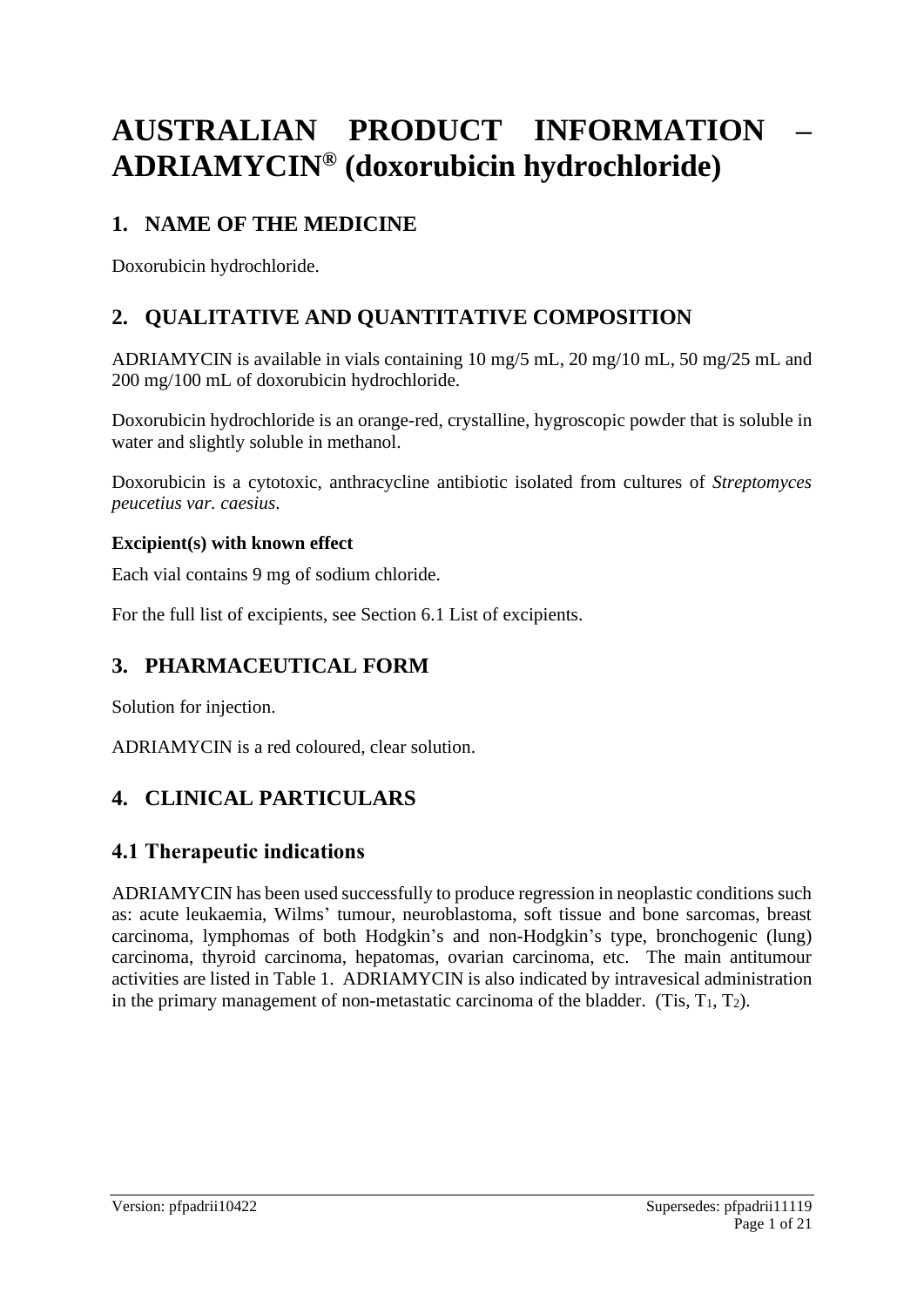|               | <b>Tumour Type</b>     | <b>Response</b><br>Rate $(\% )$ | <b>Median</b><br><b>Duration</b><br>(month) | <b>First line</b><br>Chemo-<br>therapy |
|---------------|------------------------|---------------------------------|---------------------------------------------|----------------------------------------|
| Established   | <b>Breast</b>          | 35                              | $3-6$                                       | $\sqrt{}$                              |
| Activity      | Ovary                  | 38                              | $3 - 6$                                     | $\overline{\mathcal{C}}$               |
|               | Lung                   | 30                              | 3                                           | $\overline{\mathcal{C}}$               |
|               | Sarcoma                | 30                              | $\overline{4}$                              |                                        |
|               | Wilms'                 | 66                              | $\overline{4}$                              | V                                      |
|               | <b>Bladder</b>         | 28                              | $4-6$                                       | $\overline{\mathcal{L}}$               |
|               | Neuroblastoma          | 41                              | $\overline{4}$                              | V                                      |
|               | Hodgkin's              | 36                              | $4 - 6$                                     | ?                                      |
|               | Non-Hodgkin's Lymphoma | 40                              | $4 - 6$                                     | V                                      |
|               | Acute Leukaemia        | 35                              | 3                                           | $\overline{\mathcal{C}}$               |
|               | Hepatoma               | 32                              | $4-6$                                       | V                                      |
|               | Thyroid                | 30                              | $6 - 10$                                    | $\sqrt{}$                              |
| Some Response | Stomach                | 30                              | $2 - 4$                                     | $\sqrt{?}$                             |
|               | Cervix                 | 32                              | $2 - 6$                                     | $\overline{\mathcal{L}}$               |
|               | Head & Neck            | 19                              | $2 - 4$                                     |                                        |
|               | Testicle               | 20                              | $3-6$                                       |                                        |
|               | Myeloma                | 33                              | 3                                           |                                        |
|               | Endometrial            | 36                              | $4 - 6$                                     | $\sqrt{?}$                             |
| Unresponsive  | Colorectal             |                                 |                                             |                                        |
|               | Pancreas               |                                 |                                             |                                        |
|               | Renal                  |                                 |                                             |                                        |
|               | Melanoma               |                                 |                                             |                                        |
|               | <b>Brain</b>           |                                 |                                             |                                        |

**Table 1: Adriamycin antitumour activity**

# **4.2 Dose and method of administration**

### **Dosage**

Care in the administration of ADRIAMYCIN will reduce the chance of perivenous infiltration. It may also decrease the chance of local reactions such as urticaria and erythematous streaking.

The recommended dosage schedule is  $60-75$  mg/m<sup>2</sup> as a single intravenous injection administered at 21 day intervals. The lower dose should be given to patients with inadequate marrow reserves due to old age, or prior therapy, or neoplastic marrow infiltration.

An alternative dose schedule is  $30 \text{ mg/m}^2$  on each of three successive days repeated every 4 weeks. The adult dosage regimens may be suitable for paediatric cases.

The recommended lifetime cumulative dose limit is 550 mg doxorubicin  $/m^2$  body surface area. ADRIAMYCIN has been administered as an intra-arterial infusion for 1-3 days at doses of  $45$ -100 mg/m<sup>2</sup>. It is recommended that the total cumulative dose of doxorubicin for adults aged 70 or older be restricted to 450 mg/m<sup>2</sup> body surface area.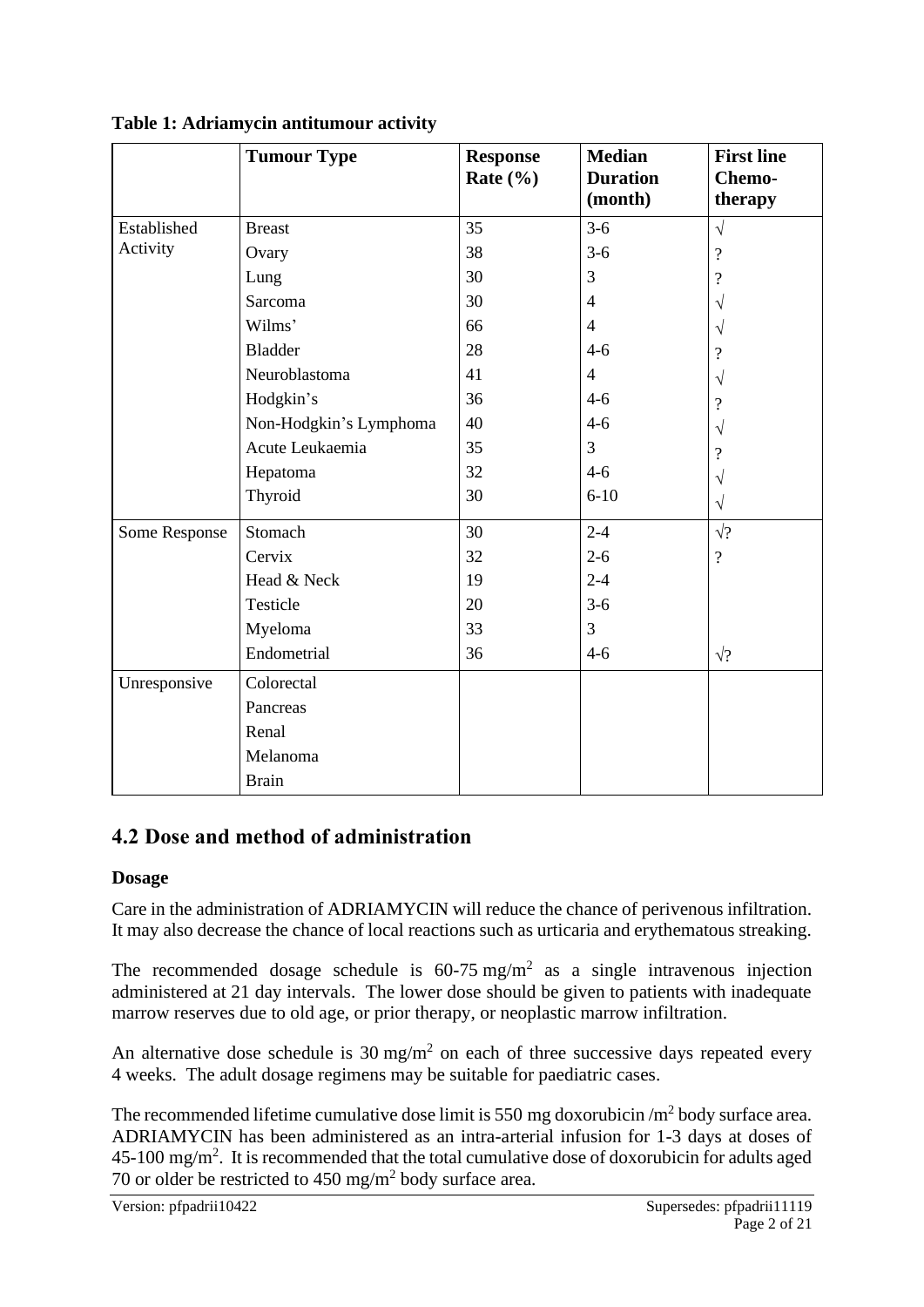### **Method of administration**

Intravenous or intravesical administration only.

ADRIAMYCIN must be handled with care. If contact with the skin occurs, wash thoroughly with soap and water.

### **Protective measures**

The following protective recommendations are given due to the toxic nature of this substance:

- Personnel should be trained in good technique for reconstitution and handling.
- Pregnant staff should be excluded from working with this drug.
- Personnel handling doxorubicin should wear protective clothing: goggles, gowns and disposable gloves and masks.
- A designated area should be defined for reconstitution (preferably under a laminar flow system). The work surface should be protected by disposable, plastic-backed, absorbent paper.
- All items used for reconstitution, administration or cleaning, including gloves, should be placed in high-risk waste-disposal bags for high-temperature incineration.
- Spillage or leakage should be treated with dilute sodium hypochlorite (1% available chlorine) solution, preferably by soaking, and then water.
- All cleaning materials should be disposed of as indicated previously.
- In case of skin contact thoroughly wash the affected area with soap and water or sodium bicarbonate solution. However, do not abrade the skin by using a scrub brush.
- In case of contact with the eye(s), hold back the eyelid(s) and flush the affected eye(s) with copious amounts of water for at least 15 minutes. Then seek medical evaluation by a physician.
- Always wash hands after removing gloves.

### **Intravenous infusion**

It is recommended that ADRIAMYCIN be slowly administered into the tubing of a freely running intravenous infusion of sodium chloride solution for injection or 5% glucose solution for injection. The tubing should be attached to a butterfly needle inserted preferably into a large vein. The rate of administration is dependent on the size of the vein and the dosage. However, the dose should be administered in not less than 3-5 minutes. A direct push injection is not recommended due to the risk of extravasation, which may occur even in the presence of adequate blood return upon needle aspiration.

Local erythematous streaking along the vein as well as facial flushing may be indicative of too rapid administration. A burning or stinging sensation may be indicative of perivenous infiltration and the infusion should be immediately terminated and restarted in another vein.

Intravesical administration

The following procedure is recommended:

1. The bladder should be catheterised and emptied.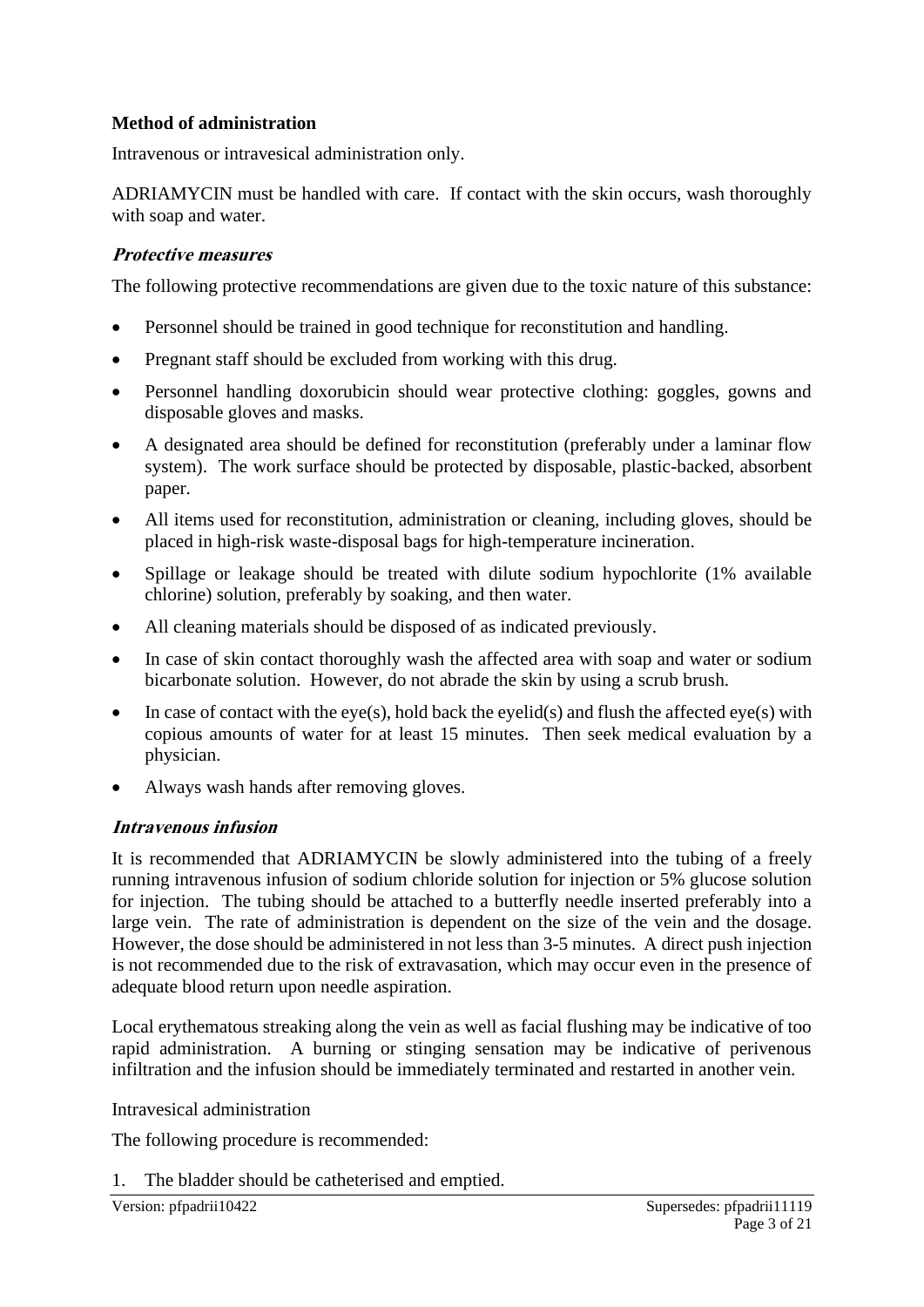- 2. Dilute ADRIAMYCIN to a final concentration of 80 mg in 100 mL of normal saline and instil via the catheter into the bladder.
- 3. The catheter should be removed and the patient instructed to be on one side. At 15 minute intervals the patient should alternate to the opposite side over a 1 hour period.
- 4. The patient should be requested not to urinate for 1 hour, after which the bladder should be emptied of solution.
- 5. The procedure should be repeated at monthly intervals.

Until specific compatibility data are available, it is not recommended that ADRIAMYCIN be mixed with other drugs. Contact with alkaline solutions should be avoided since this can lead to hydrolysis of doxorubicin. ADRIAMYCIN should not be mixed with heparin due to chemical incompatibility that may lead to precipitation.

Doxorubicin should not be mixed with fluorouracil (e.g., in the same IV infusion bag or at the Y-site of an IV infusion line) since it has been reported that these drugs are incompatible to the extent that a precipitate might form. If concomitant therapy with doxorubicin and fluorouracil is required, it is recommended that the IV line be flushed between the administration of these drugs. Also see Section 6.2 Incompatibilities.

ADRIAMYCIN has been used in combination with other approved chemotherapeutic agents.

Though evidence is available that at least in some types of neoplastic disease combination chemotherapy is superior to single agents the benefits and risks of such therapy have not yet been fully elucidated.

### **Dosage adjustments**

### **Use in hepatic impairment**

Doxorubicin dosage must be reduced if hepatic function is impaired according to the following table.

| Serum Bilirubin Levels | <b>BSP</b> Retention | <b>Recommended Dose</b> |
|------------------------|----------------------|-------------------------|
| $\sim$ 20-50 µmol/L    | $9 - 15%$            | $1/2$ normal dose       |
| $\geq 50 \mu$ mol/L    | $>15\%$              | 1/4 normal dose         |

| Table 2: Recommended dose for patients with hepatic impairment |  |  |  |
|----------------------------------------------------------------|--|--|--|
|                                                                |  |  |  |

Doxorubicin should not be administered to patients with severe hepatic impairment (see Section 4.3 Contraindications).

### **Use in the elderly**

A lower dose may need to be considered in elderly patients with inadequate marrow reserves due to old age. It is recommended that the total cumulative dose of doxorubicin for adults aged 70 or older be restricted to  $450 \text{ mg/m}^2$  body surface area.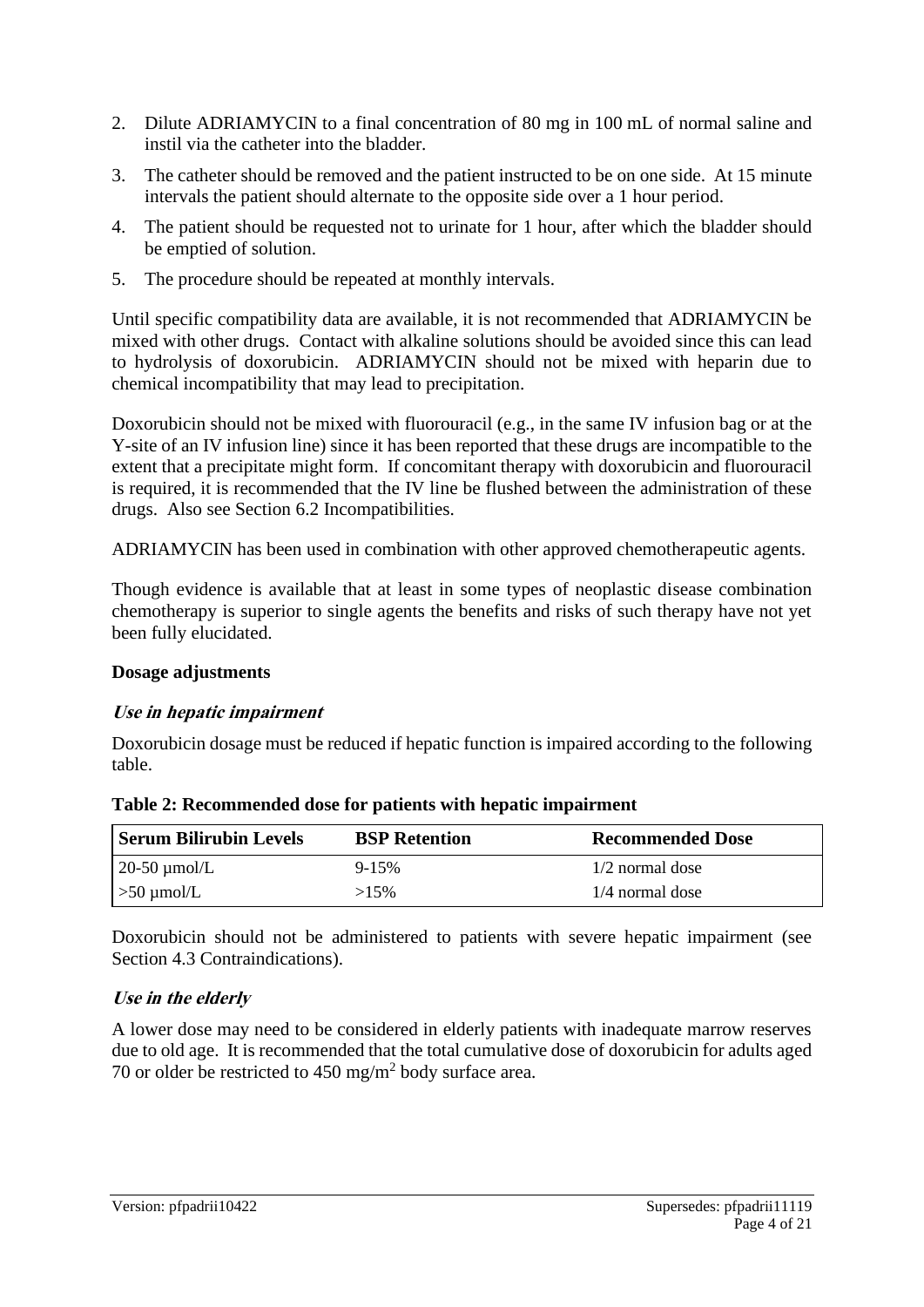### **Other special populations**

A lower doses or longer intervals between cycles may need to be considered for pretreated patients, obese patients, or patients with neoplastic bone marrow infiltration (see Section 4.4 Special warnings and precautions for use).

# **4.3 Contraindications**

- Hypersensitivity to doxorubicin or any other component of the product, other anthracyclines or anthracenediones
- pregnancy and lactation (see Sections 4.4 Special warnings and precautions for use and 4.6 Fertility, pregnancy and lactation)

Contraindications for intravenous (IV) use:

- persistent myelosuppression or severe stomatitis induced by previous treatment with other antitumour agents or by radiotherapy
- presence of generalised infection
- severe arrhythmias
- severe myocardial insufficiency
- recent myocardial infarction
- severe liver impairment
- previous treatment with maximum cumulative doses of doxorubicin, daunorubicin, epirubicin, idarubicin and/or other anthracyclines and anthracenediones (see Section 4.4 Special warnings and precautions for use).

Contraindications for intravesical use:

- invasive tumours that have penetrated the bladder wall
- urinary infections
- inflammation of the bladder
- catheterisation of the bladder (e.g., due to massive intravesical tumours)
- haematuria.

# **4.4 Special warnings and precautions for use**

#### **General**

ADRIAMYCIN should be administered only under the supervision of a physician who is experienced in the use of cancer chemotherapeutic agents.

ADRIAMYCIN is not an antimicrobial agent.

Patients should recover from acute toxicities of prior cytotoxic treatment (such as stomatitis, neutropenia, thrombocytopenia and generalised infections) before beginning treatment with doxorubicin.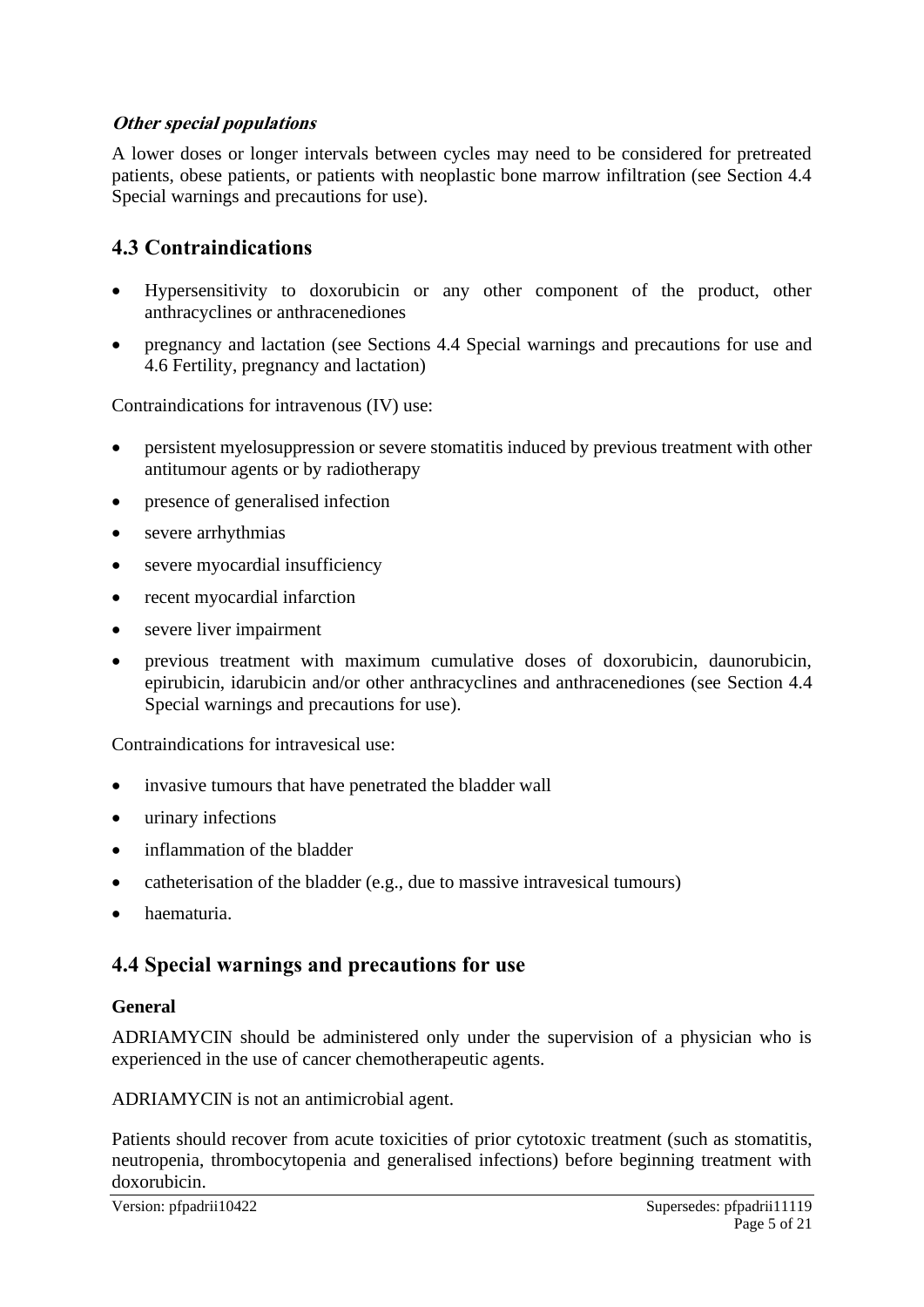Initial treatment with ADRIAMYCIN requires close observation of the patient and extensive laboratory monitoring.

It is strongly recommended therefore, that patients be hospitalised at least during the first phase of treatment. Blood count and liver function tests should be carried out prior to each ADRIAMYCIN treatment.

ADRIAMYCIN solution should be handled with care. If either of the preparations comes in contact with the skin or mucosae, the appropriate areas should be washed thoroughly with soap and water.

### **Warnings**

**For intravenous or intravesical use only.** Severe local tissue necrosis will occur if there is extravasation during administration. ADRIAMYCIN must not be given by the intramuscular or subcutaneous route.

Serious irreversible myocardial toxicity with delayed congestive failure often unresponsive to any cardiac supportive therapy may be encountered as total dosage approaches 550 mg/m<sup>2</sup>.

This toxicity may occur at lower cumulative doses in patients with prior mediastinal irradiation or on concurrent cyclophosphamide therapy.

Dosage should be reduced in patients with impaired hepatic function.

Severe myelosuppression may occur.

### **Cardiac function**

Special attention must be given to the cardiac toxicity exhibited by doxorubicin. Cardiotoxicity is a risk of anthracycline treatment that may be manifested by early (i.e., acute) or late (i.e., delayed) events. The cardiac abnormalities caused by treatment can be separated into 2 categories: ECG alterations and congestive heart failure (CHF).

*Early (i.e., acute) events:* Early cardiotoxicity of doxorubicin consists mainly of sinus tachycardia and/or electrocardiogram (ECG) abnormalities such as non-specific ST-T wave changes. Tachyarrhythmias, including premature ventricular contractions, ventricular tachycardia and bradycardia, as well as atrioventricular and bundle branch block have also been reported. These effects do not usually predict subsequent development of delayed cardiotoxicity, are rarely of clinical importance and are generally not a consideration for the discontinuation of doxorubicin treatment. ECG changes following doxorubicin treatment occur in about 10% of patients at all dose levels of doxorubicin, are usually reversible and do not appear to be related to the subsequent development of congestive cardiac failure.

*Late (i.e., delayed) events:* Delayed cardiotoxicity usually develops late in the course of therapy with doxorubicin or within 2 to 3 months after treatment termination, but later events several months to years after completion of treatment have also been reported. Delayed cardiomyopathy is manifested by reduced left ventricular ejection fraction (LVEF) and/or signs and symptoms of congestive heart failure (CHF) such as dyspnoea, pulmonary oedema, dependent oedema, cardiomegaly and hepatomegaly, oliguria, ascites, pleural effusion and gallop rhythm. Subacute effects such as pericarditis/myocarditis have also been reported.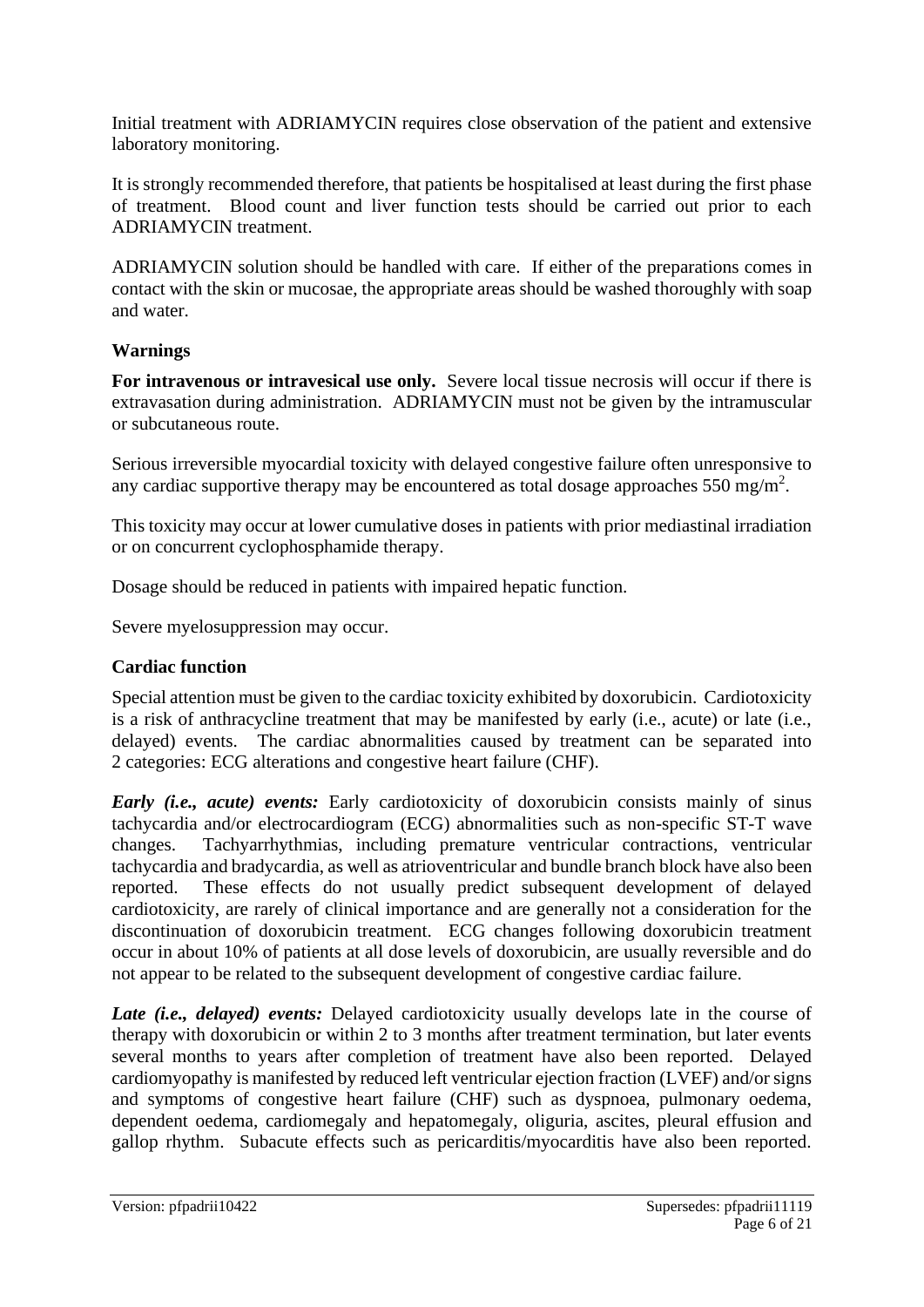Life-threatening CHF is the most severe form of anthracycline-induced cardiomyopathy and represents the cumulative dose-limiting toxicity of the drug.

The following measures may identify patients with early cardiomyopathy: progressive flattening or inversion of the T-waves (mainly in the left precordial leads), low QRS voltage, prolonged systolic time interval, reduced ejection fraction (echocardiography or by cardiac pool scanning) or cardiac biopsy showing characteristic electromicroscopic changes. Cardiomyopathy induced by doxorubicin is frequently fatal. Cardiac failure is often not favourably affected by presently known medical or physical therapy for cardiac support. Early clinical diagnosis of drug induced heart failure appears to be essential for successful treatment with digitalis, diuretics, low salt diet and bed rest.

Although uncommon, acute left ventricular failure has occurred, particularly in patients who have received total dosage of the drug exceeding the currently recommended limit of  $550 \text{ mg/m}^2$ . For this reason, cardiac function should be assessed before patients undergo treatment with doxorubicin and must be carefully monitored throughout therapy to minimise the risk of incurring severe cardiac impairment. The risk may be decreased through regular monitoring of LVEF during the course of treatment with prompt discontinuation of doxorubicin at the first sign of impaired function. The appropriate quantitative method for repeated assessment of cardiac function (evaluation of LVEF) includes multi-gated radionuclide angiography (MUGA) or echocardiography (ECHO). A baseline cardiac evaluation with an ECG and either a MUGA scan or an ECHO is recommended, especially in patients with risk factors for increased cardiotoxicity. Repeated MUGA or ECHO determinations of LVEF should be performed, particularly with higher, cumulative anthracycline doses. The technique used for assessment should be consistent throughout follow-up. Severe cardiac toxicity may occur precipitously without antecedent ECG changes.

Baseline ECG and periodic follow-up ECG during, and immediately after drug therapy is an advisable precaution. Transient ECG changes, such as T-wave flattening, S-T depression and arrhythmias are not considered indications for suspension of doxorubicin therapy. A persistent reduction in the voltage of the QRS wave is presently considered more specifically predictive for cardiac toxicity. If this occurs, the benefit of continued therapy must be carefully evaluated against the risk of producing irreversible cardiac damage.

A decrease of the LVEF is the most predictive event related to chronic, cumulative dose-dependent cardiomyopathy. When a pre-treatment (baseline) assessment of LVEF is available, this parameter can be used as an indicator of cardiac function throughout therapy.

As a general rule, in patients with normal baseline LVEF  $(\geq 50\%)$ , an absolute decrease of ≥10% or a decline below the 50% threshold level are indicative of a deterioration of cardiac function and the continuation of doxorubicin treatment under such conditions has to be carefully evaluated.

The probability of developing impaired myocardial function based on a combined index of signs, symptoms and a decline in LVEF can be estimated to be around 1-2% at a cumulative dose of 300 mg/m<sup>2</sup>; this probability slowly increases up to the total cumulative dose of  $450-550$  mg/m<sup>2</sup>. Thereafter, the risk of developing CHF increases more steeply, and it is recommended not to exceed the total cumulative dose of 550 mg/m<sup>2</sup>.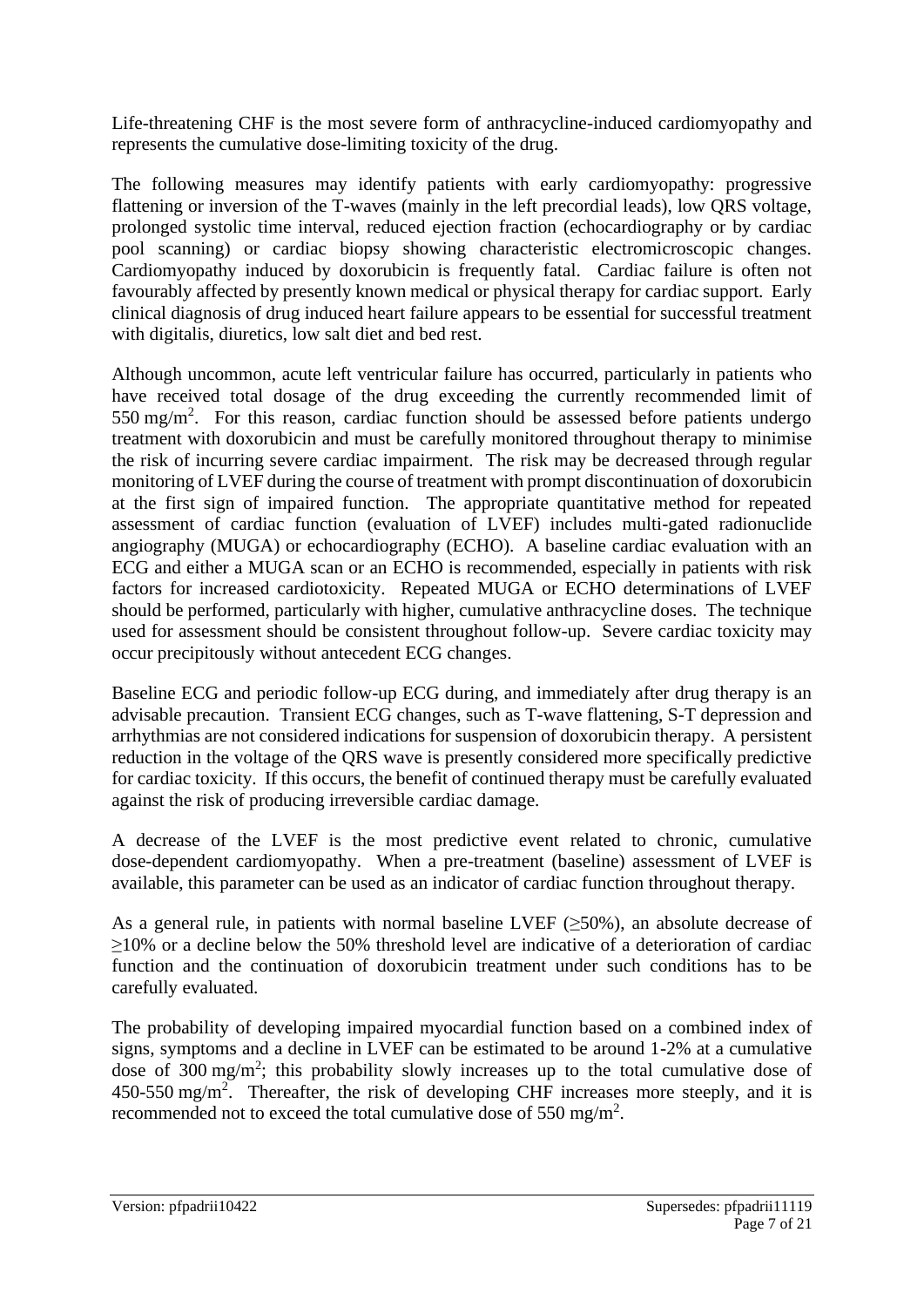Cardiac function must be carefully monitored in patients receiving high cumulative doses and in those with risk factors. However, cardiac toxicity with doxorubicin may occur at lower cumulative doses whether or not cardiac risk factors are present.

Risk factors for cardiac toxicity include active or dormant cardiovascular disease, prior or concomitant radiotherapy to the mediastinal/pericardial area, previous therapy with anthracyclines or anthracenediones, concomitant use of drugs with the ability to suppress cardiac contractility or other cardioactive compounds (e.g., calcium channel blocking drugs) or concomitant use of other potentially cardiotoxic drugs (e.g., cyclophosphamide, 5-fluorouracil or trastuzumab). Anthracyclines including doxorubicin should not be administered in combination with other cardiotoxic agents unless the patient's cardiac function is closely monitored (see Section 4.5 Interactions with other medicines and other forms of interactions). Patients receiving anthracyclines after stopping treatment with other cardiotoxic agents, especially those with long half-lives such as trastuzumab (variable half-life; washout period up to 7 months), may also be at an increased risk of developing cardiotoxicity.

*Note:* Trastuzumab emtansine has a shorter half-life of approximately 4 days. The half-life of trastuzumab is variable. Trastuzumab may persist in the circulation for up to 7 months. Therefore, physicians should avoid anthracycline-based therapy for up to 7 months after stopping trastuzumab when possible. If anthracyclines are used before this time, careful monitoring of cardiac function is recommended.

For patients who have had mediastinal irradiation, concurrent high dose cyclophosphamide or hypertensive cardiomegaly it is recommended that the cumulative total lifetime dose of doxorubicin (including related drugs such as daunorubicin) be less than  $450 \text{ mg/m}^2$  body surface area. Congestive heart failure and/or cardiomyopathy may be encountered several weeks after discontinuation of doxorubicin therapy.

The total (cumulative) dose levels of doxorubicin correlate with the incidence of drug induced congestive cardiac failure (cardiomyopathy). Limitation of the total dose of doxorubicin to  $500 \text{ mg/m}^2$  reduces the risk of drug induced cardiomyopathy. At the cellular level, cardiotoxicity induced by doxorubicin is due to myocyte damage. Furthermore, as a consequence of the inhibition of cellular proliferation not only of neoplastic cells but also normal cells, cardiac muscle cells are unable to regenerate.

Microscopical examination of endocardial biopsies shows two major types of myocyte damage:

- cells totally or partially devoid of myofibrillar content, even though the nucleus and mitochondria are intact
- vacuolar degeneration.

Damage to the myocardial muscle occurs with very little inflammatory reaction, muscle fibres appear to fade away. The clinical spectrum of doxorubicin toxicity ranges from subtle changes in ventricular function that can be detected only by sophisticated studies to gross congestive cardiomyopathy with symptoms and signs of advanced congestive heart failure.

It is probable that the toxicity of doxorubicin and other anthracyclines or anthracenediones is additive.

Animal studies have indicated a possible relationship between the inhibition by doxorubicin of the mitochondrial biosynthesis of Coenzyme Q 10 and cardiotoxicity induced by doxorubicin.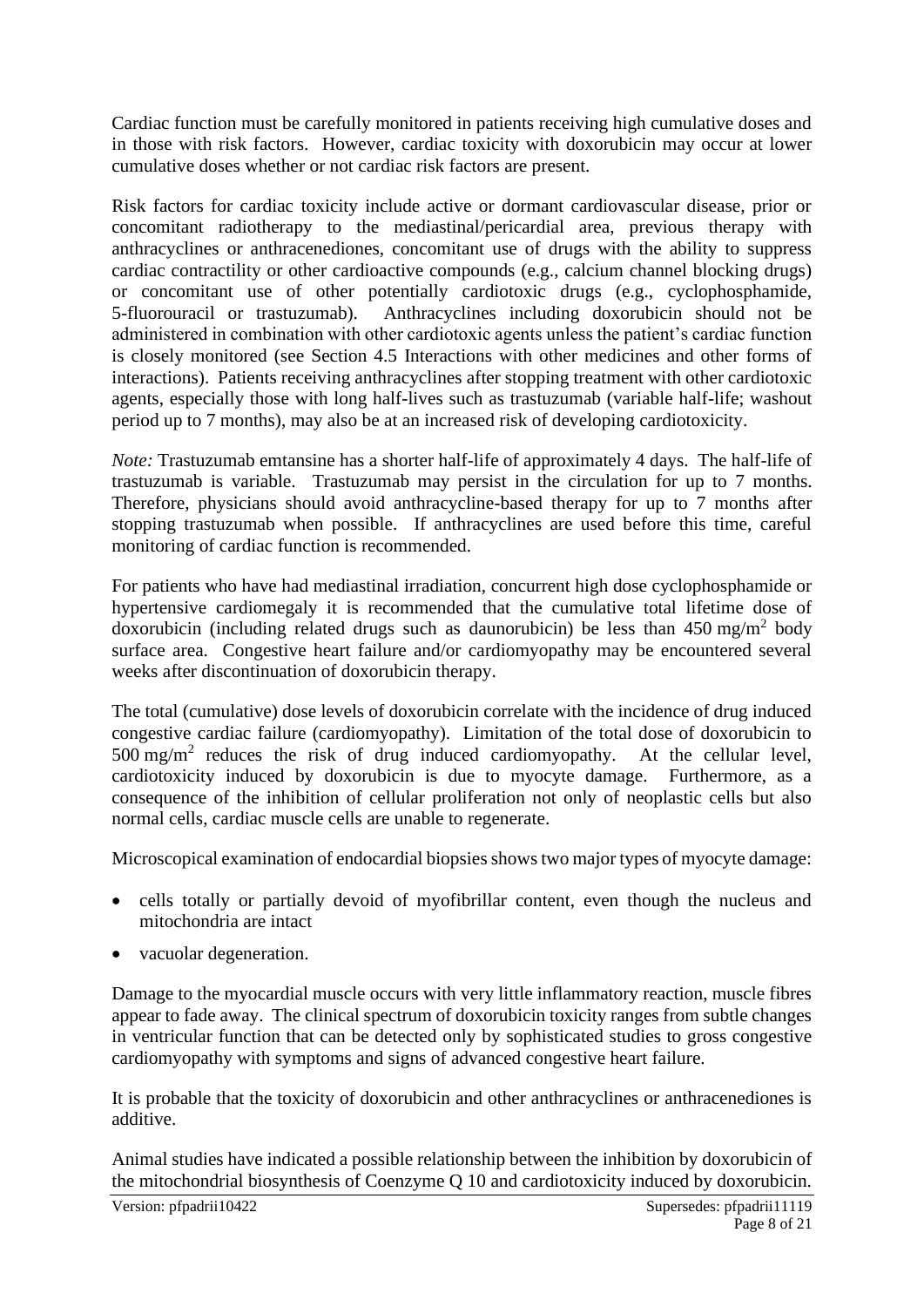Other studies have suggested that Vitamin E and other free radical acceptors may prevent doxorubicin toxicity.

#### **Haematologic toxicity**

As with other cytotoxic agents, doxorubicin may produce myelosuppression. Haematologic profiles should be assessed before and during each cycle of therapy with doxorubicin, including differential white blood cell (WBC) counts. A dose-dependent, reversible leucopenia and/or granulocytopenia (neutropenia) is the predominant manifestation of doxorubicin haematologic toxicity and is the most common acute dose-limiting toxicity of this drug. Leucopenia and neutropenia are generally more severe with high-dose schedules, reaching the nadir in most cases between days 10-14 after drug administration; this is usually transient with the WBC/neutrophil counts returning to normal values in most cases by day 21. White blood cell counts as low as 1000/mm<sup>3</sup> are to be expected during treatment with appropriate doses of doxorubicin.

Myelosuppression accompanies effective doxorubicin treatment in almost 100% of patients. Leucopenia is the predominant effect with thrombocytopenia and anaemia occurring less frequently. Red blood cell and platelet levels should also be monitored.

Myelosuppression is more common in patients who have had extensive radiotherapy, bone infiltration by tumour, impaired liver function when appropriate dosage reduction has not been adopted (see Section 4.2 Dose and method of administration) and simultaneous treatment with other myelosuppressive agents. Haematologic toxicity may require dose reduction, suspension or delay of ADRIAMYCIN therapy.

When using doxorubicin as part of chemotherapy regimens which combine drugs of similar pharmacological effects (i.e. cytotoxicity) additive toxicity is likely to occur. Such additive toxicity has to be taken into consideration especially with regard to bone marrow function.

Doxorubicin is a powerful but temporary immunosuppressant agent. Appropriate measures should be taken to prevent secondary infection. Clinical consequences of severe myelosuppression include fever, infection, sepsis/septicaemia, septic shock, haemorrhage, tissue hypoxia or death.

#### **Secondary leukaemia**

Secondary leukaemia, with or without a pre-leukaemic phase, has been reported in patients treated with anthracyclines including doxorubicin. Secondary leukaemia is more common when such drugs are given in combination with DNA-damaging antineoplastic agents, when patients have been heavily pre-treated with cytotoxic drugs, or when doses of the anthracyclines have been escalated. This has been noted in the adjuvant and neoadjuvant setting. These leukaemias can have a 1 to 3-year latency period.

#### **Gastrointestinal**

Doxorubicin is emetogenic. Mucositis is a frequent and painful complication of doxorubicin treatment but is less common than myelosuppression. Mucositis/stomatitis generally appears early after drug administration, most commonly developing 5 to 10 days after treatment. It typically begins as a burning sensation in the mouth and pharynx. The mucositis may involve the vagina, rectum and oesophagus, and, if severe, may progress over a few days to mucosal ulcerations with risk of secondary infection. Most patients recover from this adverse event by the third week of therapy. Retrospective comparison of the incidence of mucositis suggests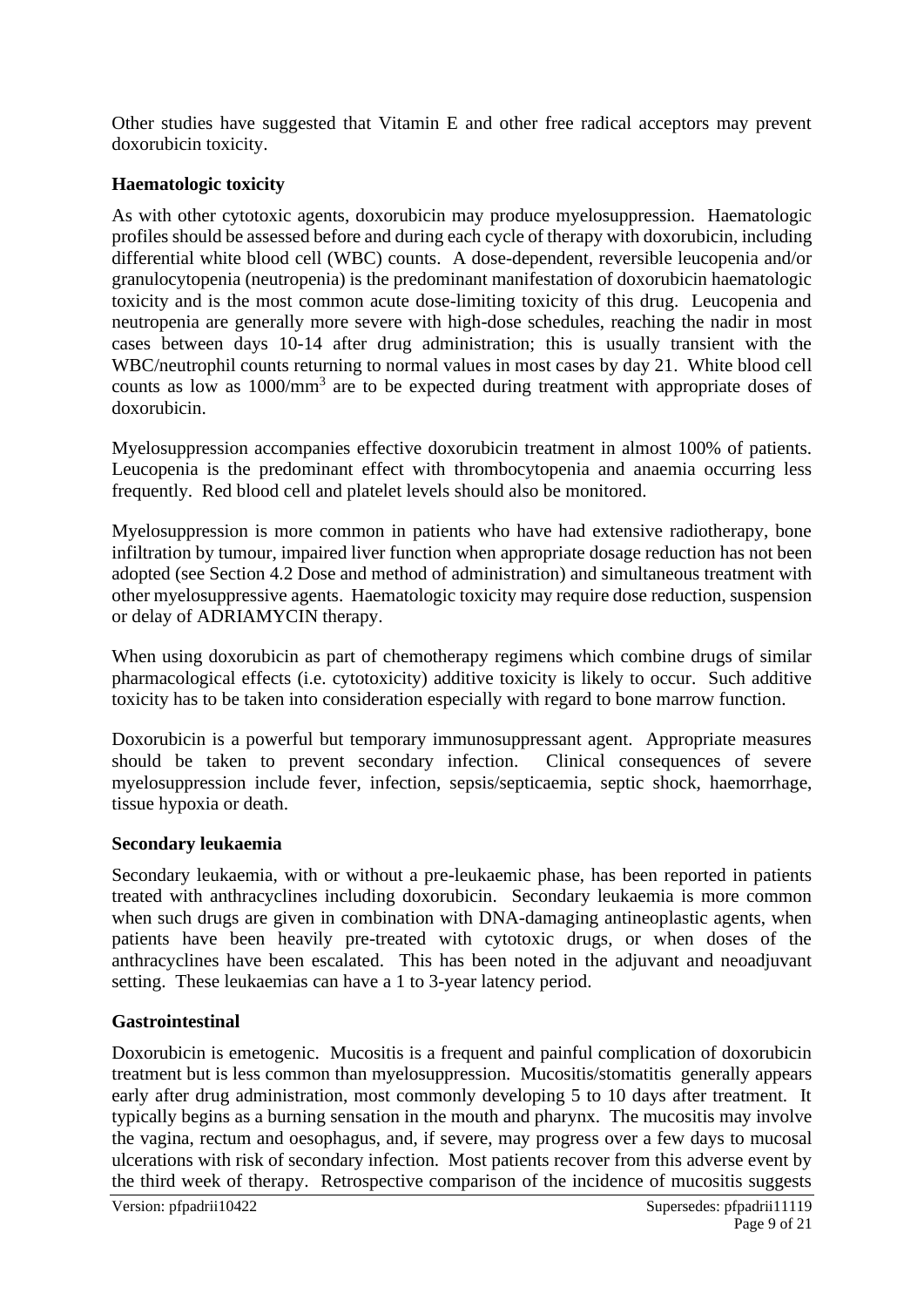that it is less frequent as the intervals between doses increase. Mucositis may be severe in patients who have had previous irradiation to the mucosae.

### **Obesity**

The systemic clearance of doxorubicin has been found to be reduced in obese patients; such patients have to be carefully monitored if undergoing treatment with the maximum recommended doses of the drug. See Section 4.2 Dose and method of administration, Dosage adjustments, Other special populations.

#### **Effects at site of injection**

Phlebosclerosis may result from an injection into a small vessel or from repeated injections into the same vein. Following the recommended administration procedures may minimise the risk of phlebitis/thrombophlebitis at the injection site (see Section 4.2 Dose and method of administration).

### **Extravasation**

Extravasation of doxorubicin during intravenous injection may produce local pain (a burning or stinging sensation), severe tissue lesions (vesication, severe cellulitis) and necrosis. Should signs or symptoms of extravasation occur during intravenous administration of doxorubicin, the drug infusion should be immediately stopped.

To minimise perivenous infiltration, see Section 4.2 Dose and method of administration.

### **Tumour-lysis syndrome**

Like other cytotoxic drugs, doxorubicin may induce hyperuricaemia as a consequence of the extensive purine catabolism that accompanies rapid drug-induced lysis of neoplastic cells (tumour-lysis syndrome). The clinician should monitor the patient's blood uric acid level, potassium, calcium phosphate and creatinine. Supportive and pharmacologic measures should be used to control this problem. Hydration, urine alkalinisation and prophylaxis with allopurinol to prevent hyperuricaemia may minimise potential complications of tumour-lysis syndrome.

#### **Immunosuppressant effects/increased susceptibility to infections**

Administration of live or live-attenuated vaccines in patients immunocompromised by chemotherapeutic agents including doxorubicin, may result in serious or fatal infections. Vaccination with a live vaccine should be avoided in patients receiving doxorubicin. Killed or inactivated vaccines may be administered; however, the response to such vaccines may be diminished.

#### **Other**

Doxorubicin may potentiate the toxicity of other anticancer therapies. Exacerbation of cyclophosphamide induced haemorrhagic cystitis, mucositis induced by radiotherapy, and enhanced hepatotoxicity of 6-mercaptopurine have been reported. Radiation-induced toxicities (myocardium, mucosae, skin and liver) have also been reported.

As with other cytotoxic agents, thrombophlebitis and thromboembolic phenomena, including pulmonary embolism (in some cases fatal), have been coincidentally reported with the use of doxorubicin.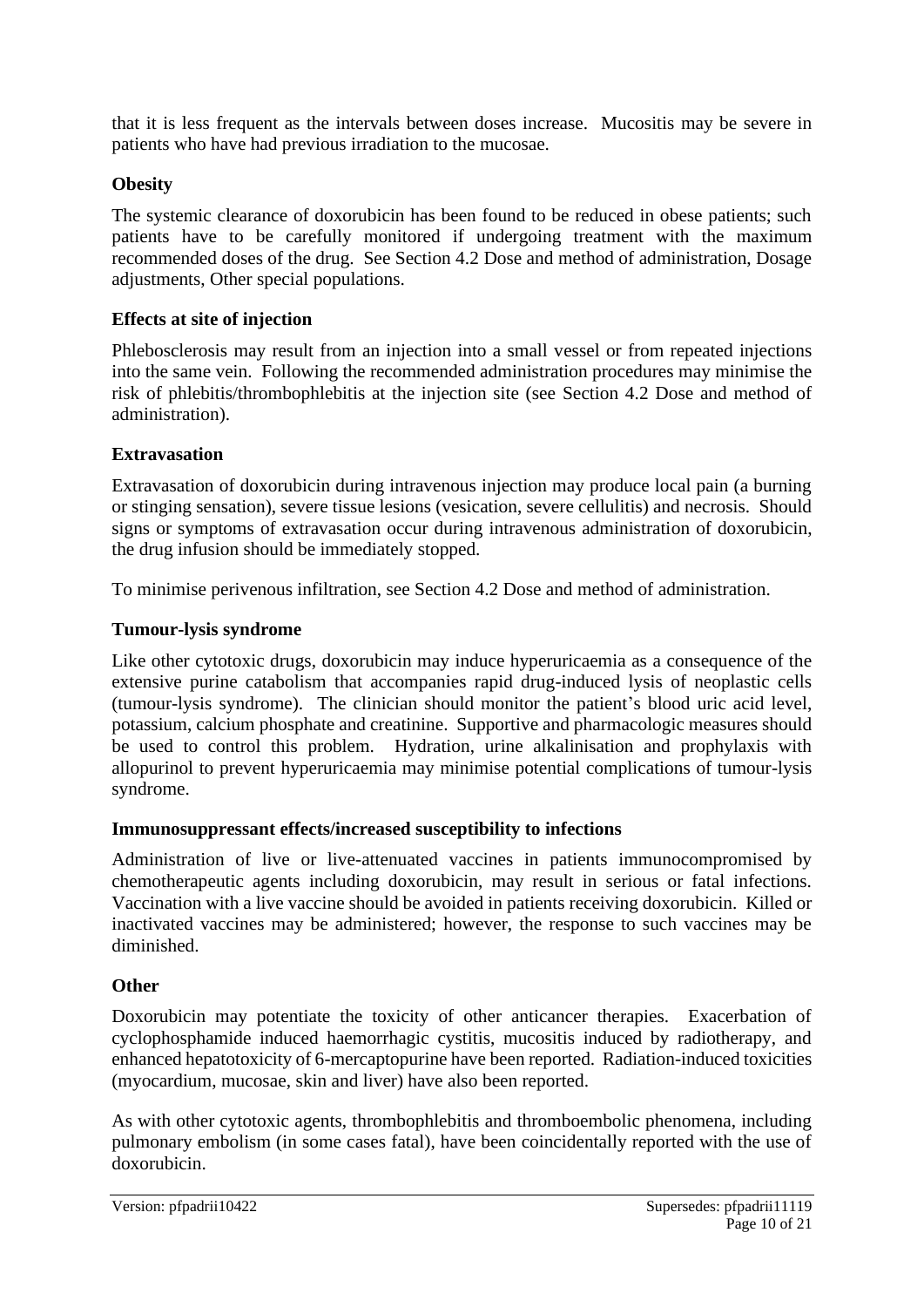Doxorubicin imparts a red colouration to the urine for 1-2 days after administration and patients should be advised to expect this during active therapy.

## **Intravesical route**

Administration of doxorubicin by the intravesical route may produce symptoms of chemical cystitis (such as dysuria, polyuria, nocturia, stranguria, haematuria, bladder discomfort, necrosis of the bladder wall) and bladder constriction. Special attention is required for catheterisation problems (e.g., urethral obstruction due to massive intravesical tumours.). Urine cytologies and blood counts should be monitored monthly and cytoscopic examinations should be performed at regular intervals.

# **Instructions to be given to patients**

Patients should inform their physicians immediately if pain develops at the injection site.

Nausea and vomiting may be expected 3-6 hours after drug treatment, and may last for several hours.

Patients should be advised to expect a red colouration to the urine (not indicative of haematuria) for 1 to 2 days after each administration of ADRIAMYCIN.

Alopecia (hair loss) should be expected 1 to 2 weeks after the initiation of ADRIAMYCIN treatment. Hair loss may be complete but hair always returns after termination of treatment.

NB. Scalp tourniquets inflated to above systolic blood pressure and left *in situ* for 30 minutes over the time of ADRIAMYCIN treatment reduces the probability of alopecia.

Anorexia may be expected for 24 hours following each treatment and occasionally may persist for several days.

Hyperpigmentation, usually in the hands, nails and buccal mucosa may develop in patients receiving ADRIAMYCIN. Patients should be advised that this condition does not usually improve after termination of treatment.

Infertility in both sexes is usual in patients receiving ADRIAMYCIN. Amenorrhoea is frequent and in premenopausal women, regular menstruation usually returns a few months after termination of ADRIAMYCIN therapy. This is often accompanied by normal fertility.

Male patients should be advised that oligospermia or azoospermia may be permanent. There is a possibility that fertility may return several years after ceasing therapy. Men undergoing ADRIAMYCIN therapy should be advised to use effective contraceptive measures.

Patients should be instructed to inform their physicians of any prior abnormal heart or liver conditions, as this information is vital to the formulation of appropriate dosage regimes.

# **Use in hepatic impairment**

The major route of elimination of doxorubicin is the hepatobiliary system. Toxicity to recommended doses of doxorubicin is enhanced by hepatic impairment. Therefore, prior to the individual dosing, evaluation of hepatic function is recommended using conventional clinical laboratory tests such as AST (SGOT), ALT (SGPT), alkaline phosphatase, bilirubin and BSP (see Section 4.2 Dose and method of administration). Serum total bilirubin levels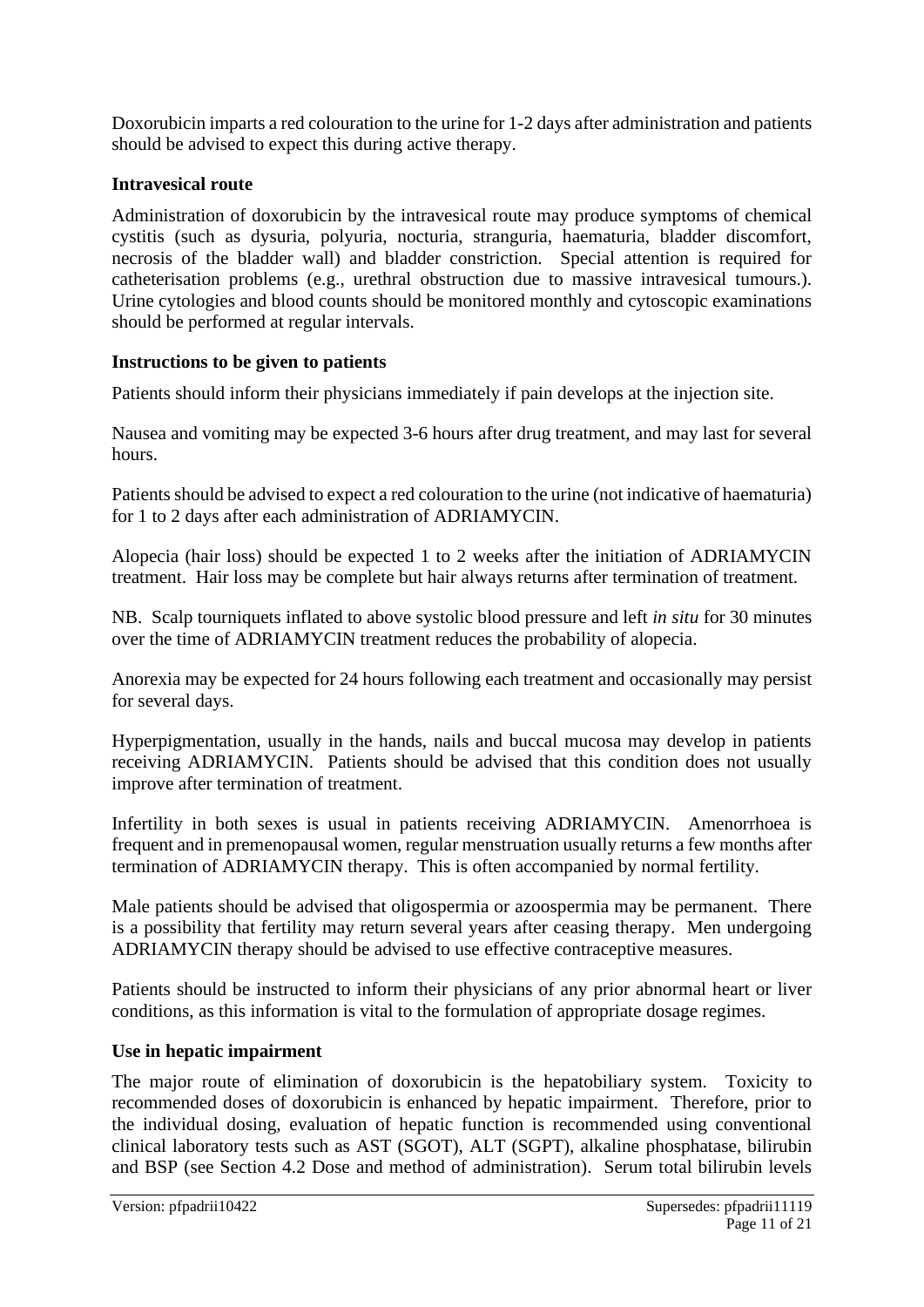should also be evaluated during treatment with doxorubicin. Patients with elevated bilirubin may experience slower clearance of drug with an increase in overall toxicity. Lower doses are recommended in these patients (see Section 4.2 Dose and method of administration). Patients with severe hepatic impairment should not receive doxorubicin (see Section 4.3 Contraindications).

Changes in hepatic function induced by concomitant therapies, either given to achieve optimal antitumour efficacy or given for the pharmacological management of concomitant diseases, may affect doxorubicin metabolism, pharmacokinetics, therapeutic efficacy or toxicity.

### **Use in the elderly**

A lower dose may need to be considered in elderly patients with inadequate marrow reserves due to old age. It is recommended that the total cumulative dose of doxorubicin for adults aged 70 or older be restricted to  $450 \text{ mg/m}^2$  body surface area. See Section 4.2 Dosage and method of administration, Dosage adjusments, Use in the elderly.

# **Paediatric use**

Children and adolescents are at an increased risk for developing delayed cardiotoxicity following doxorubicin administration. Females may be at greater risk than males. Follow-up cardiac evaluations are recommended periodically to monitor for this effect.

# **Embryo-fetal Toxicity**

Doxorubicin can cause genotoxicity. An effective method of contraception is required for both male and female patients during and for a period after treatment with doxorubicin. Patients desiring to have children after completion of therapy should be advised to obtain genetic counselling if appropriate and available (see Sections 4.6 Fertility, pregnancy and lactation and 5.3 Preclinical safety data).

### **Effects on laboratory tests**

No data available.

# **4.5 Interactions with other medicines and other forms of interactions**

Doxorubicin is a major substrate of cytochrome P450 CYP3A4 and CYP2D6 and P-glycoprotein (P-gp). Clinically significant interactions have been reported with inhibitors of CYP3A4, CYP2D6 and/or P-gp (e.g., verapamil) resulting in increased concentration and clinical effect of doxorubicin. Inducers of CYP3A4 (e.g., phenobarbital, phenytoin, St. John's Wort) and P-gp inducers may decrease the concentration of doxorubicin.

Doxorubicin is mainly used in combination with other cytotoxic agents. Additive toxicity may occur, especially with regard to bone marrow/haematologic and gastrointestinal effects (see Section 4.4 Special warnings and precautions for use).

### **Adjuvant chemotherapy involving doxorubicin**

It is not recommended that doxorubicin be used routinely as adjuvant chemotherapy in any tumour category. The activity of doxorubicin in combination with other drugs is affected not only by the nature of the drug itself, but also by the schedule of administration. It is strongly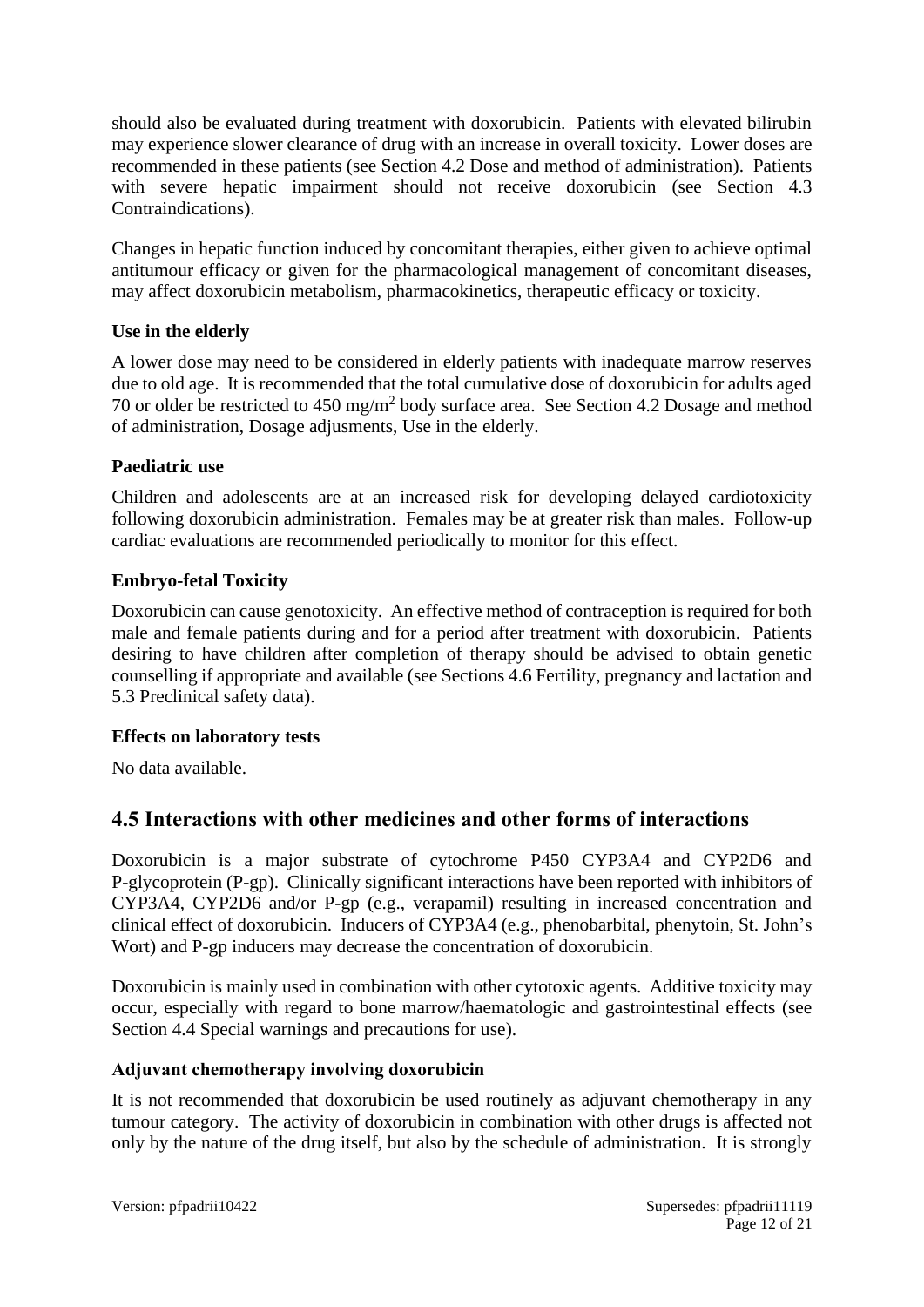recommended that in situations where doxorubicin is intended for use as adjuvant chemotherapy, higher authorities as well as the Hospital Ethical Committee be consulted.

#### **Cyclophosphamide**

Concurrent cyclophosphamide treatment sensitises the heart to the cardiotoxic effects of doxorubicin (see Section 4.4 Special warnings and precautions for use). Doxorubicin may exacerbate cyclophosphamide cystitis.

#### **Ciclosporin**

The addition of ciclosporin to doxorubicin may result in increases in area under the concentration-time curve (AUC) for both doxorubicin and doxorubicinol, possibly due to a decrease in clearance of the parent drug and a decrease in metabolism of doxorubicinol. Literature reports suggest that adding ciclosporin to doxorubicin results in more profound and prolonged haematologic toxicity than that observed with doxorubicin alone. Coma and seizures have also been described with concomitant administration of ciclosporin and doxorubicin.

#### **Heparin**

Doxorubicin should not be mixed with heparin since it has been reported that these drugs are incompatible to the extent that a precipitate may form.

#### **Mediastinal radiotherapy**

Concurrent mediastinal radiotherapy and doxorubicin may be associated with enhanced myocardial toxicity of doxorubicin (see Section 4.4 Special warnings and precautions for use).

#### **Paclitaxel**

Paclitaxel can cause increased plasma-concentration of doxorubicin and/or its metabolites when given prior to doxorubicin. Certain data indicate that this effect is minor when anthracycline is administered prior to paclitaxel.

#### **Propranolol**

In view of the finding that doxorubicin and propranolol have both been shown to inhibit cardiac mitochondrial CoQ10 enzymes it is possible that such a drug interaction may result in an additive cardiotoxic effect.

#### **Radiotherapy**

Concurrent radiotherapy and doxorubicin treatment may be associated with increased radiation toxicity, i.e., skin reactions and mucositis.

#### **Sorafenib**

Both increases (21%-47%) and no change in the AUC of doxorubicin were observed with concomitant treatment with sorafenib 400 mg twice daily. The clinical significance of these findings is unknown.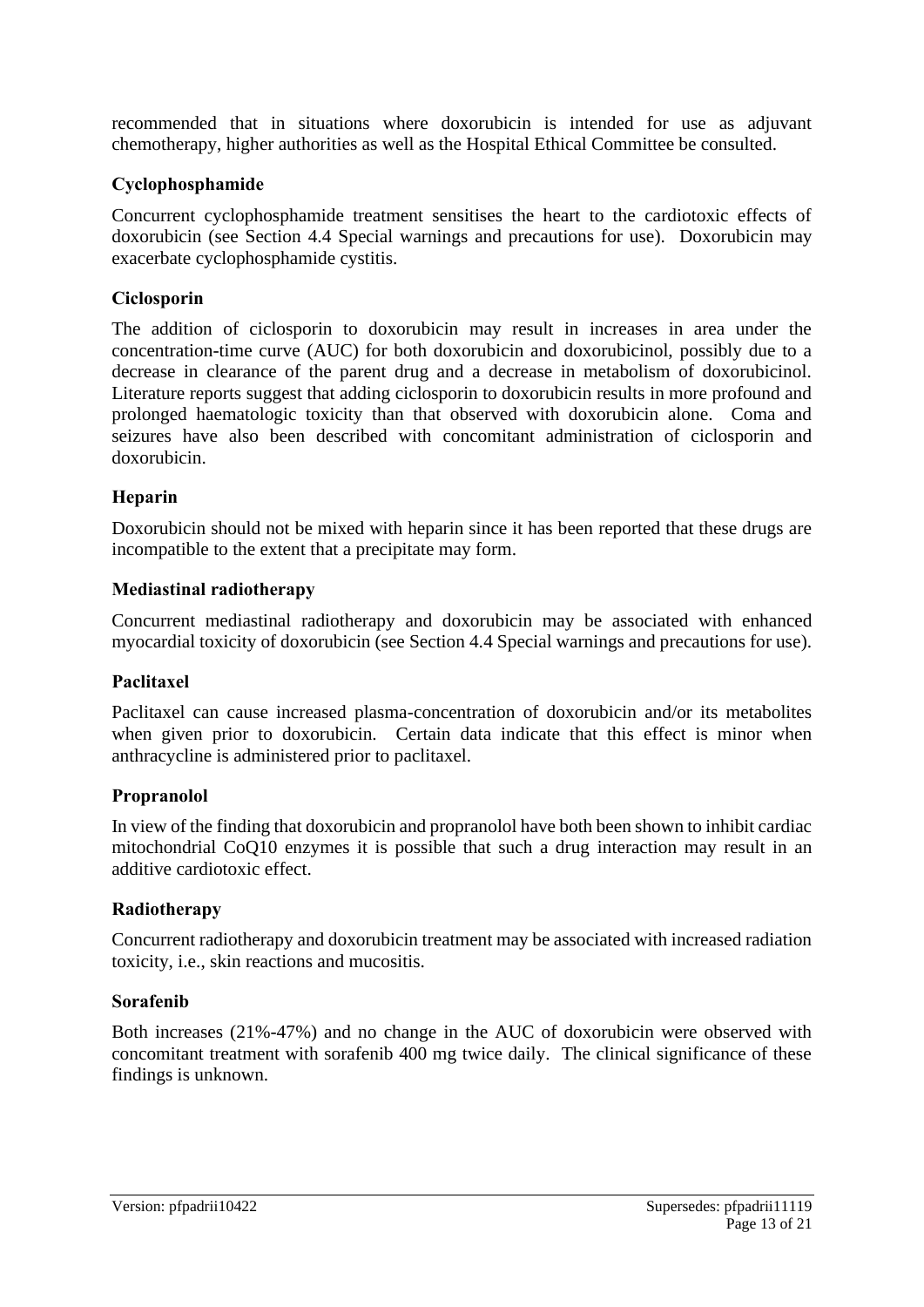# **4.6 Fertility, pregnancy and lactation**

### **Effects on fertility**

Doxorubicin may cause infertility during the time of drug administration. In women, doxorubicin may cause amenorrhea. Although ovulation and menstruation appear to return after termination of therapy, premature menopause can occur.

Doxorubicin was toxic to male reproductive organs in animal studies, producing testicular atrophy, diffuse degeneration of the seminiferous tubules, and hypospermia.

Doxorubicin is mutagenic and can induce chromosomal damage in human spermatozoa. Oligospermia or azoospermia may be permanent; however, sperm counts have been reported to return to normospermic levels in some instances. This may occur several years after the end of therapy. Men undergoing treatment with doxorubicin should use effective contraceptive measures. Both men and women should seek advice on fertility preservation before treatment.

### **Use in pregnancy - Category D**

There is no information on the drug's use in pregnancy; therefore, the drug should not be used in pregnant women or those likely to become pregnant unless the expected benefit outweighs any potential risk. If a woman receives doxorubicin during pregnancy or becomes pregnant while taking the drug, she should be apprised of the potential hazard to the fetus.

Although animal studies have not demonstrated teratogenic activity due to doxorubicin treatment, an embryotoxic action is evident. Studies with rabbits and rats have revealed a decreased weight gain and a higher incidence of resorbed fetuses. No greater incidence of gross, visceral or skeletal malformations or of post-natal deaths has been observed.

Dose-related mutagenic effects of doxorubicin have been reported to produce severe chromosomal aberrations in *in vitro* studies. In view of this activity, the use of this drug in pregnant women is not recommended.

### **Women of Childbearing Potential/Contraception in Males and Females**

Women of childbearing potential should be advised to avoid becoming pregnant during treatment and to use effective contraceptive methods during treatment and for at least 6 months and 10 days after last dose. Men with female partners of childbearing potential should be advised to use effective contraception during treatment with doxorubicin and for at least 3 months and 10 days after last dose.

#### **Use in lactation**

Doxorubicin is secreted in breast milk. Because of the potential for serious reactions in nursing infants from doxorubicin, women should be instructed not to breast-feed while undergoing treatment with doxorubicin and for at least 10 days after last dose.

# **4.7 Effects on ability to drive and use machines**

The effects of this medicine on a person's ability to drive and use machines were not assessed as part of its registration.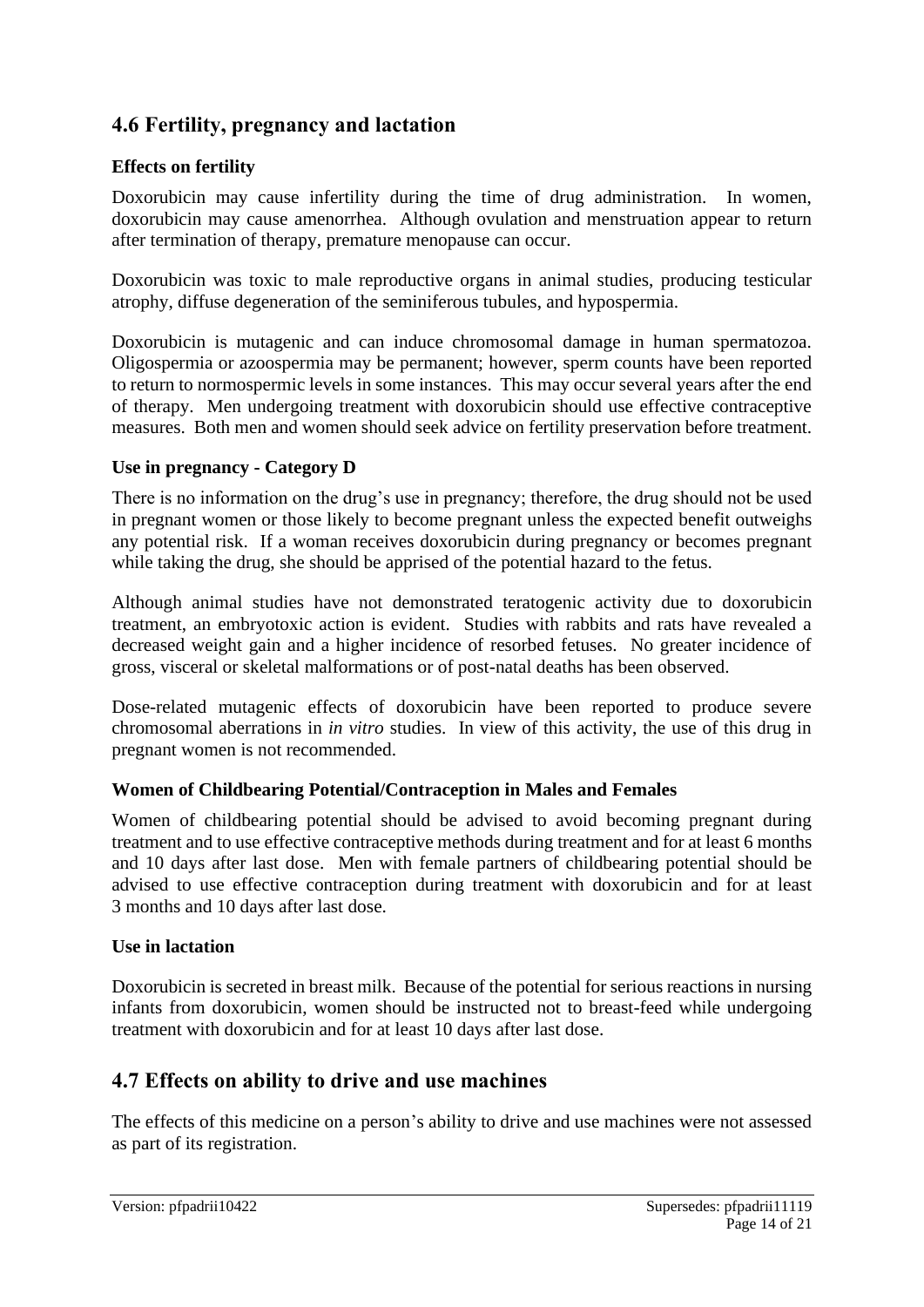# **4.8 Adverse effects (undesirable effects)**

Adverse reactions reported in association with doxorubicin therapy are listed in Table 3 by MedDRA System Organ Class and by frequency. Frequencies are defined as: Very common (≥10%), Common (≥1%, <10%), Uncommon (≥0.1%, <1%), Rare (≥0.01%, <0.1%), Very rare  $\left($  <0.01%) and Not known (cannot be estimated from available data).

| <b>Blood and lymphatic system disorders</b>                              |                                                                                                                                                                                                                  |  |  |
|--------------------------------------------------------------------------|------------------------------------------------------------------------------------------------------------------------------------------------------------------------------------------------------------------|--|--|
| Very common                                                              | Leucopenia, neutropenia, anaemia, thrombocytopenia                                                                                                                                                               |  |  |
| <b>Cardiac disorders</b>                                                 |                                                                                                                                                                                                                  |  |  |
| Common                                                                   | Cardiomyopathy, congestive cardiac failure, sinus tachycardia                                                                                                                                                    |  |  |
| Not known                                                                | Atrioventricular block, tachyarrhythmia, bundle branch block,<br>pericardial effusion                                                                                                                            |  |  |
| <b>Eye disorders</b>                                                     |                                                                                                                                                                                                                  |  |  |
| Common                                                                   | Conjunctivitis                                                                                                                                                                                                   |  |  |
| Not known                                                                | Keratitis, increased lacrimation                                                                                                                                                                                 |  |  |
| <b>Gastrointestinal disorders</b>                                        |                                                                                                                                                                                                                  |  |  |
| Very common                                                              | Mucosal inflammation/stomatitis, diarrhoea, vomiting, nausea                                                                                                                                                     |  |  |
| Common                                                                   | Oesophagitis, abdominal pain                                                                                                                                                                                     |  |  |
| Not known                                                                | Gastrointestinal haemorrhage, erosive gastritis, colitis, mucosal<br>discolouration, large intestinal haemorrhage <sup>a</sup> , gastrointestinal<br>necrosis <sup>a</sup> , large intestinal ulcer <sup>a</sup> |  |  |
| <b>General disorders and administration site conditions</b>              |                                                                                                                                                                                                                  |  |  |
| Very common                                                              | Pyrexia, asthenia, chills                                                                                                                                                                                        |  |  |
| Common                                                                   | Infusion site reaction, extravasation                                                                                                                                                                            |  |  |
| Not known                                                                | Malaise, injection site erythema, death                                                                                                                                                                          |  |  |
| <b>Immune system disorders</b>                                           |                                                                                                                                                                                                                  |  |  |
| Not known                                                                | Anaphylactic reaction                                                                                                                                                                                            |  |  |
| <b>Infections and infestations</b>                                       |                                                                                                                                                                                                                  |  |  |
| Very common                                                              | Infection                                                                                                                                                                                                        |  |  |
| Common                                                                   | Sepsis, cellulitis                                                                                                                                                                                               |  |  |
| <b>Investigations</b>                                                    |                                                                                                                                                                                                                  |  |  |
| Very common                                                              | Decreased ejection fraction, abnormal electrocardiogram, abnormal<br>transaminases, increased weight <sup>b</sup>                                                                                                |  |  |
|                                                                          | <b>Metabolism and nutrition disorders</b>                                                                                                                                                                        |  |  |
| Very common                                                              | Decreased appetite                                                                                                                                                                                               |  |  |
| Not known                                                                | Dehydration, hyperuricaemia                                                                                                                                                                                      |  |  |
| Neoplasms benign, malignant and unspecified (including cysts and polyps) |                                                                                                                                                                                                                  |  |  |
| Not known                                                                | Acute lymphocytic leukaemia, acute myeloid leukaemia                                                                                                                                                             |  |  |

**Table 3: Adverse reactions table**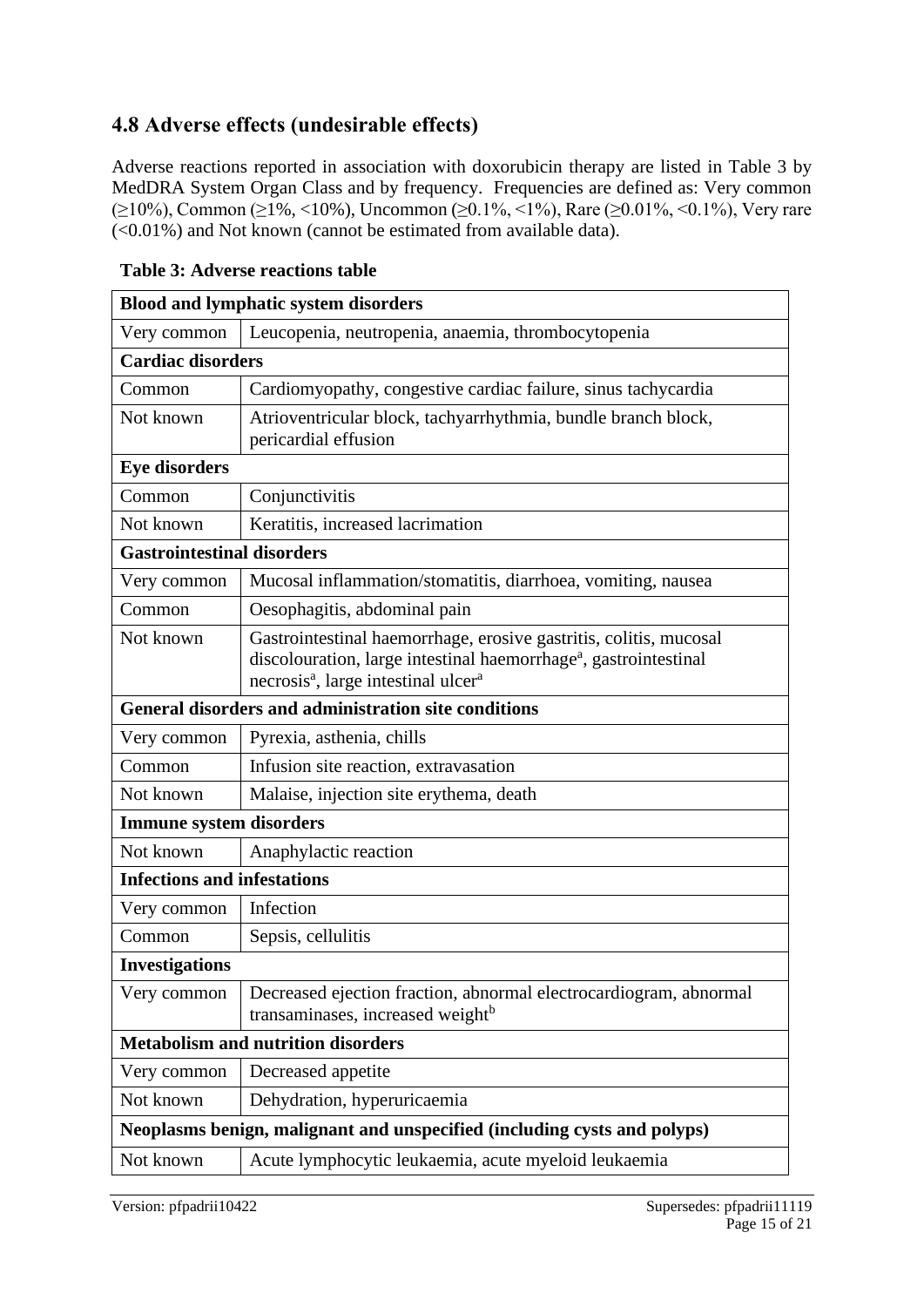| Nervous system disorders                                                                                                           |                                                                                                                  |  |  |
|------------------------------------------------------------------------------------------------------------------------------------|------------------------------------------------------------------------------------------------------------------|--|--|
| Not known                                                                                                                          | Somnolence                                                                                                       |  |  |
| <b>Renal and urinary disorders</b>                                                                                                 |                                                                                                                  |  |  |
| Not known                                                                                                                          | Chromaturia <sup>c</sup> , renal disorder                                                                        |  |  |
| <b>Reproductive system and breast disorders</b>                                                                                    |                                                                                                                  |  |  |
| Not known                                                                                                                          | Amenorrhoea, azoospermia, oligospermia                                                                           |  |  |
| <b>Skin and subcutaneous tissue disorders</b>                                                                                      |                                                                                                                  |  |  |
| Very common                                                                                                                        | Palmar-plantar erythrodysaesthesia syndrome, alopecia                                                            |  |  |
| Common                                                                                                                             | Urticaria, rash, skin hyperpigmentation, nail hyperpigmentation                                                  |  |  |
| Not known                                                                                                                          | Recall phenomenon, photosensitivity reaction, pruritus, skin disorder,<br>skin necrosis, skin wrinkling, blister |  |  |
| <b>Vascular disorders</b>                                                                                                          |                                                                                                                  |  |  |
| <b>Uncommon</b>                                                                                                                    | Embolism                                                                                                         |  |  |
| Not known                                                                                                                          | Shock, haemorrhage, thrombophlebitis, phlebitis, phlebosclerosis, hot<br>flush, flushing                         |  |  |
| a Reported in patients with acute myelogenous leukaemia treated with combination doxorubicin and<br>cytarabine                     |                                                                                                                  |  |  |
| <sup>b</sup> Reported in patients with early breast cancer receiving doxorubicin-containing adjuvant therapy<br>(NSABP B-15 trial) |                                                                                                                  |  |  |

 $\mathcal{C}$  For one to two days after administration

#### **Intravesical use**

Systemic toxicity is not a common problem, however, adverse reactions have been noted at doses exceeding that recommended (see Section 4.2 Dose and method of administration).

Local reactions observed include chemical cystitis, contraction of the bladder, haematuria, painful micturition, frequency and urgency. These disturbances are transient.

#### **Reporting suspected adverse effects**

Reporting suspected adverse reactions after registration of the medicinal product is important. It allows continued monitoring of the benefit-risk balance of the medicinal product. Healthcare professionals are asked to report any suspected adverse reactions at [www.tga.gov.au/reporting](http://www.tga.gov.au/reporting-problems)[problems.](http://www.tga.gov.au/reporting-problems)

# **4.9 Overdose**

Acute overdose with doxorubicin will result in acute cardiac alterations, severe myelosuppression (mainly leucopenia and thrombocytopenia) and gastrointestinal toxic effects (mainly mucositis).

Delayed cardiac failure may occur up to six months after the overdosage. Patients should be observed carefully and should signs of cardiac failure arise, be treated along conventional lines.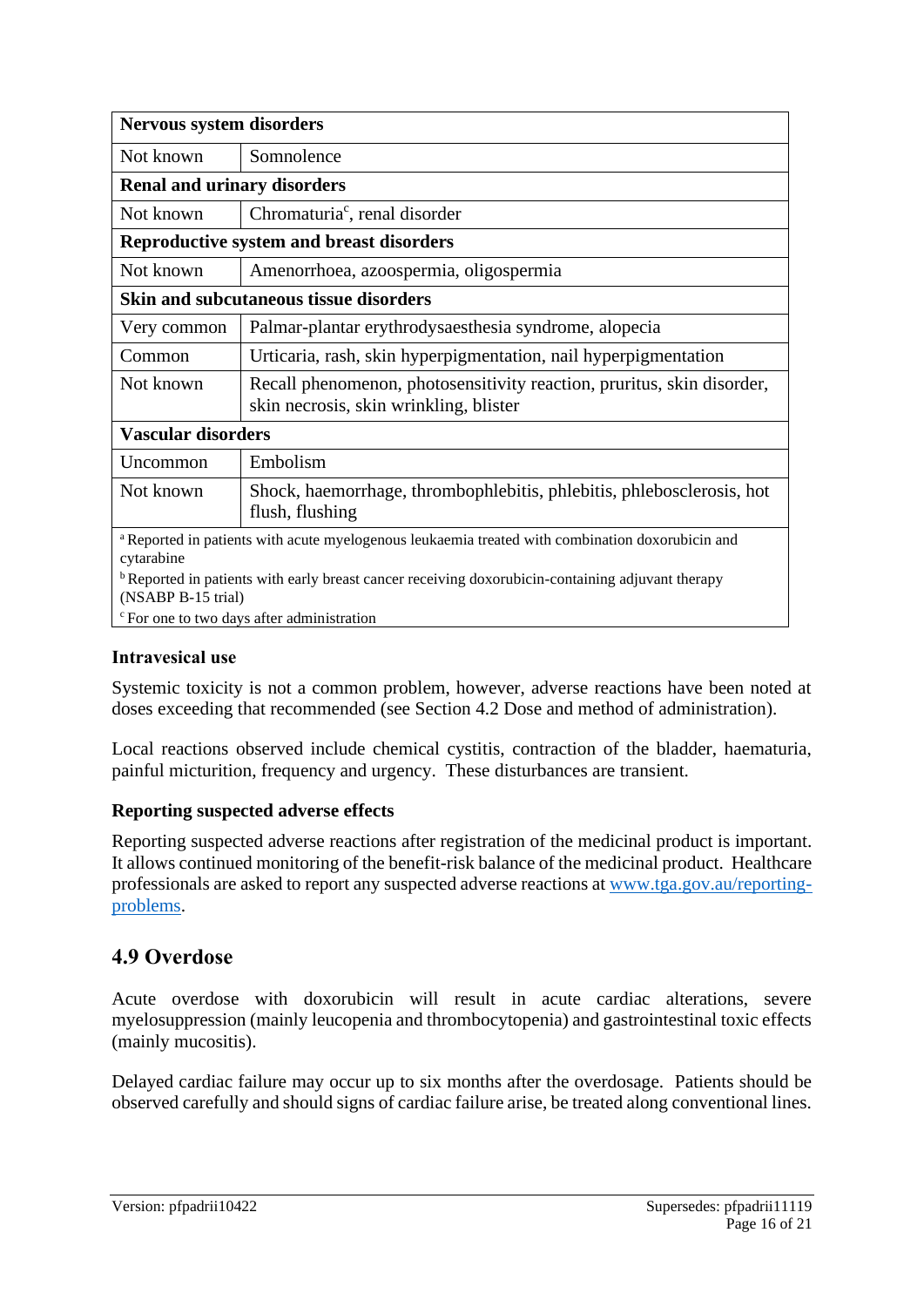Single doses of 250 mg and 500 mg of doxorubicin have proved fatal. Such doses may cause acute myocardial degeneration within 24 hours and severe myelosupression, the effects of which are greatest between 10 and 15 days after administration.

Toxic blood levels have not been established. Doxorubicin is highly protein bound, however, if haemoperfusion is initiated within minutes of an overdose, a reduction in serum levels can be achieved. Haemodialysis is unlikely to be effective.

There is no specific antidote for doxorubicin. Symptomatic supportive measures should be instituted. Support respiratory and cardiac function. Cardiac monitoring is recommended. Particular attention should be given to prevention and treatment of possible severe haemorrhages or infections secondary to severe, persistent bone marrow depression.

For information on the management of overdose, contact the Poisons Information Centre on 13 11 26 (Australia).

# **5. PHARMACOLOGICAL PROPERTIES**

# **5.1 Pharmacodynamic properties**

### **Mechanism of action**

Though not completely elucidated, the mechanism of action of doxorubicin is related to its ability to bind to DNA and inhibit nucleic acid synthesis. Cell culture studies have demonstrated rapid cell penetration and perinucleolar chromatin binding, rapid inhibition of mitotic activity and nucleic acid synthesis, mutagenesis and chromosomal aberrations.

Doxorubicin has immunosuppressive effects. It inhibits the titre of haemolytic and haemagglutinating antibodies in mice immunised with sheep red blood cells. Similar evidence in man indicates that doxorubicin is a powerful, but temporary immunosuppressant agent. Doxorubicin is a cell cycle, phase non-specific cytotoxic drug.

The toxic effects of doxorubicin on the bone marrow appear to be related to its action on proliferating myeloid cells. The cardiotoxicity of doxorubicin is probably mediated by different mechanisms. Although, in animal systems, doxorubicin does inhibit DNA synthesis in cardiac muscle, it is probable that cardiotoxicity is not directly related to inhibition of cardiac muscle replication. There are some data which suggest that it is due to the generation of free radicals which damage cardiac muscle in some uncertain way. These data also suggest that concurrent administration of Vitamin E and other free radical acceptors may prevent cardiotoxicity in experimental animal systems without impairing its antitumour efficacy. These studies need confirmation but they do suggest that it may be possible to divorce the antitumour effects of the drug from its cumulative cardiotoxic effects.

The specificity of doxorubicin toxicity appears to be related primarily to proliferative activity of normal tissue. Thus, bone marrow, gastrointestinal tract and gonads are the main normal tissues damaged.

#### **Clinical trials**

No data available.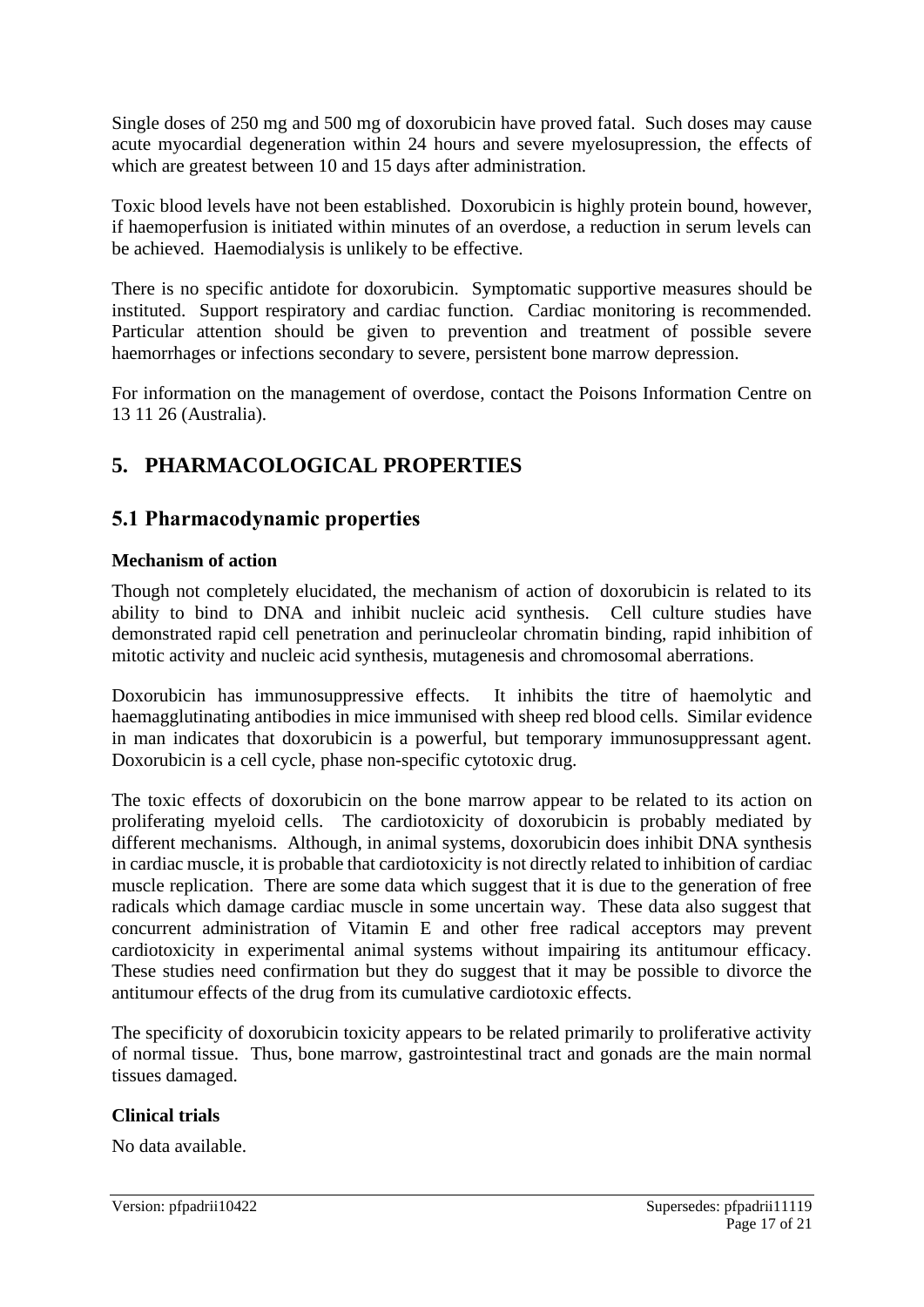# **5.2 Pharmacokinetic properties**

### **Absorption/distribution**

ADRIAMYCIN is not suitable for oral administration as less than 5% of the drug is absorbed.

Pharmacokinetic studies show the intravenous administration of normal or radiolabelled ADRIAMYCIN (doxorubicin hydrochloride) for injection is followed by rapid plasma clearance and significant tissue binding. No information on plasma-protein binding of doxorubicin is available. Doxorubicin does not cross the blood brain barrier.

### **Metabolism**

The metabolism and disposition of doxorubicin is still to be defined. The drug is metabolised predominantly by the liver to adriamycinol and several aglycone metabolites. It should be noted that several of the metabolites are cytotoxic. However, it is not certain whether any are more cytotoxic than the parent compound. High levels of metabolites appear rapidly in plasma and undergo a distribution phase with a measurable short initial half-life. Metabolism may be impaired in patients with abnormal liver function.

The disappearance of doxorubicin and its metabolites from the plasma follows a triphasic pharmacokinetic pattern with a mean half-life of the first phase of 12 minutes, of a second phase of 3.3 hours and a prolonged third phase of 29.6 hours.

### **Excretion**

Urinary excretion, as determined by fluorimetric methods, accounts for approximately 4-5% of the administered dose in five days. Biliary excretion represents the major excretion route, 40-50% of the administered dose being recovered in the bile or the faeces in seven days. Impairment of liver function results in slower excretion, and consequently, increased retention and accumulation in plasma and tissues.

# **5.3 Preclinical safety data**

### **Genotoxicity**

Doxorubicin was genotoxic in a battery of *in vitro* or *in vivo* tests. An increase in the incidence of mammary tumours was reported in rats, and a trend for delay or arrest of follicular maturation was seen in female dogs. Doxorubicin and related compounds have been shown to have mutagenic properties when tested in experimental models.

#### **Carcinogenicity**

Doxorubicin and related compounds have been shown to have carcinogenic properties when tested in experimental models.

# **6. PHARMACEUTICAL PARTICULARS**

# **6.1 List of excipients**

Hydrochloric acid

Sodium chloride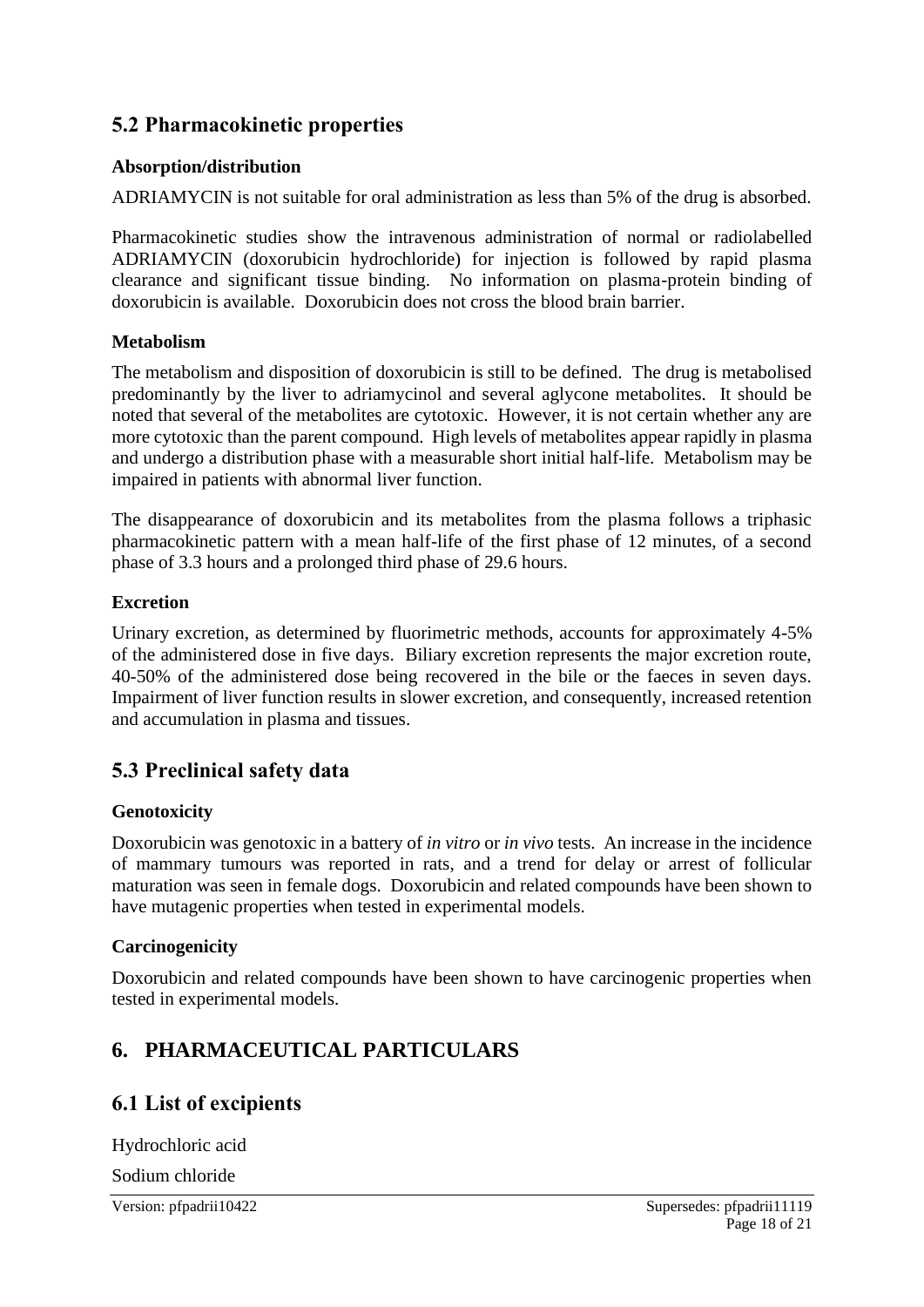Water for injections.

# **6.2 Incompatibilities**

Doxorubicin should not be mixed with other drugs. Contact with alkaline solutions should be avoided since this can lead to hydrolysis of doxorubicin. ADRIAMYCIN should not be mixed with heparin due to chemical incompatibility that may lead to precipitation.

Doxorubicin should not be mixed with fluorouracil (e.g., in the same IV infusion bag or at the Y-site of an IV infusion line) since it has been reported that these drugs are incompatible to the extent that a precipitate might form. If concomitant therapy with doxorubicin and fluorouracil is required, it is recommended that the IV line be flushed between the administration of these drugs.

# **6.3 Shelf life**

In Australia, information on the shelf life can be found on the public summary of the Australian Register of Therapeutic Goods (ARTG). The expiry date can be found on the packaging.

# **6.4 Special precautions for storage**

Store at  $2^{\circ}C$  to  $8^{\circ}C$  (refrigerate, do not freeze). Protect from light.

The product contains no antimicrobial preservative. The single dose vials should be used in one patient on one occasion only. Discard any residue. The solution is to be stored under refrigeration  $(2-8^{\circ}\text{C})$  and should be protected from sunlight and retained in the carton until time of use.

The 100 mL vial is for use on one occasion for multi-dose dispensing only and any residue should be discarded. Dispensed solutions should be used as soon as practicable, otherwise store at 2°C to 8°C (Refrigerate. Do not freeze) and use within 24 hours.

Storage of ADRIAMYCIN at refrigerated conditions can result in the formation of a gelled product. This gelled product will return to a slightly viscous to mobile solution after two to a maximum of four hours equilibration at room temperature (15°C to 25°C).

# **6.5 Nature and contents of container**

Single polypropylene vials of 5 mL, 10 mL, 25 mL and 100 mL. The 100 mL is a pharmacy bulk pack for multi-dose use in a hospital only.

Not all presentations may be supplied.

# **6.6 Special precautions for disposal**

In Australia, any unused medicine or waste material should be disposed of by taking to your local pharmacy.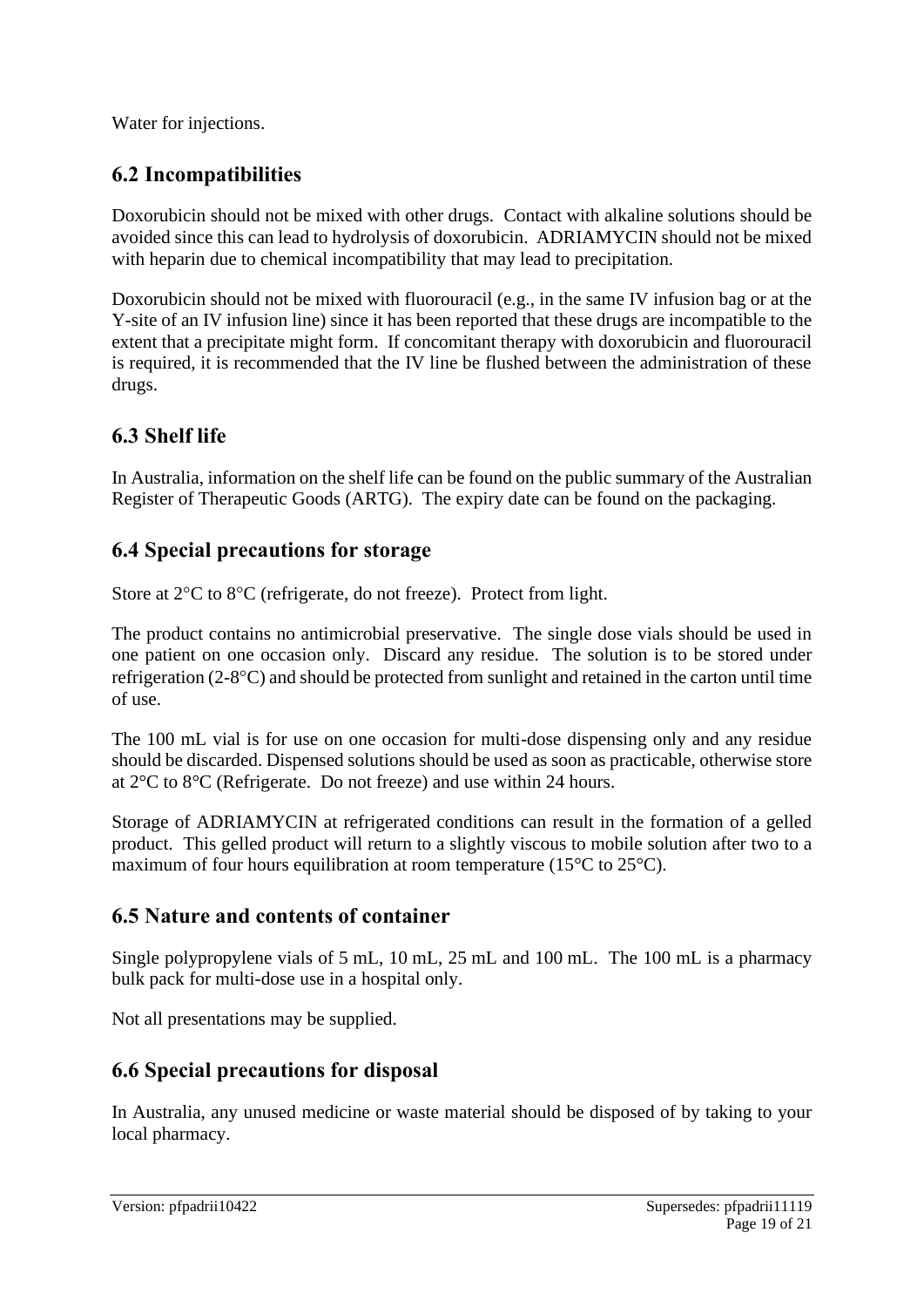# **6.7 Physicochemical properties**

## **Chemical structure**



Chemical name: (8*S*,10*S*)-10-[(3-amino-2,3,6-trideoxy-α-L-*lyxo*-hexopyranosyl)oxy]-6,8,11 trihydroxy-8-(hydroxyacetyl)-1-methoxy-7,8,9,10-tetrahydrotetracene-5,12-dione hydrochloride.

Molecular formula: C<sub>27</sub>H<sub>29</sub>NO<sub>11</sub>.HCl.

Molecular weight: 580.0.

# **CAS number**

25316-40-9.

# **7. MEDICINE SCHEDULE (POISONS STANDARD)**

S4 – Prescription Only Medicine.

# **8. SPONSOR**

Pfizer Australia Pty Ltd Level 17, 151 Clarence Street Sydney NSW 2000. Toll Free Number: 1800 675 229. [www.pfizer.com.au.](http://www.pfizer.com.au/)

# **9. DATE OF FIRST APPROVAL**

23 September 1991.

# **10. DATE OF REVISION**

20 April 2022

® Registered Trademark.